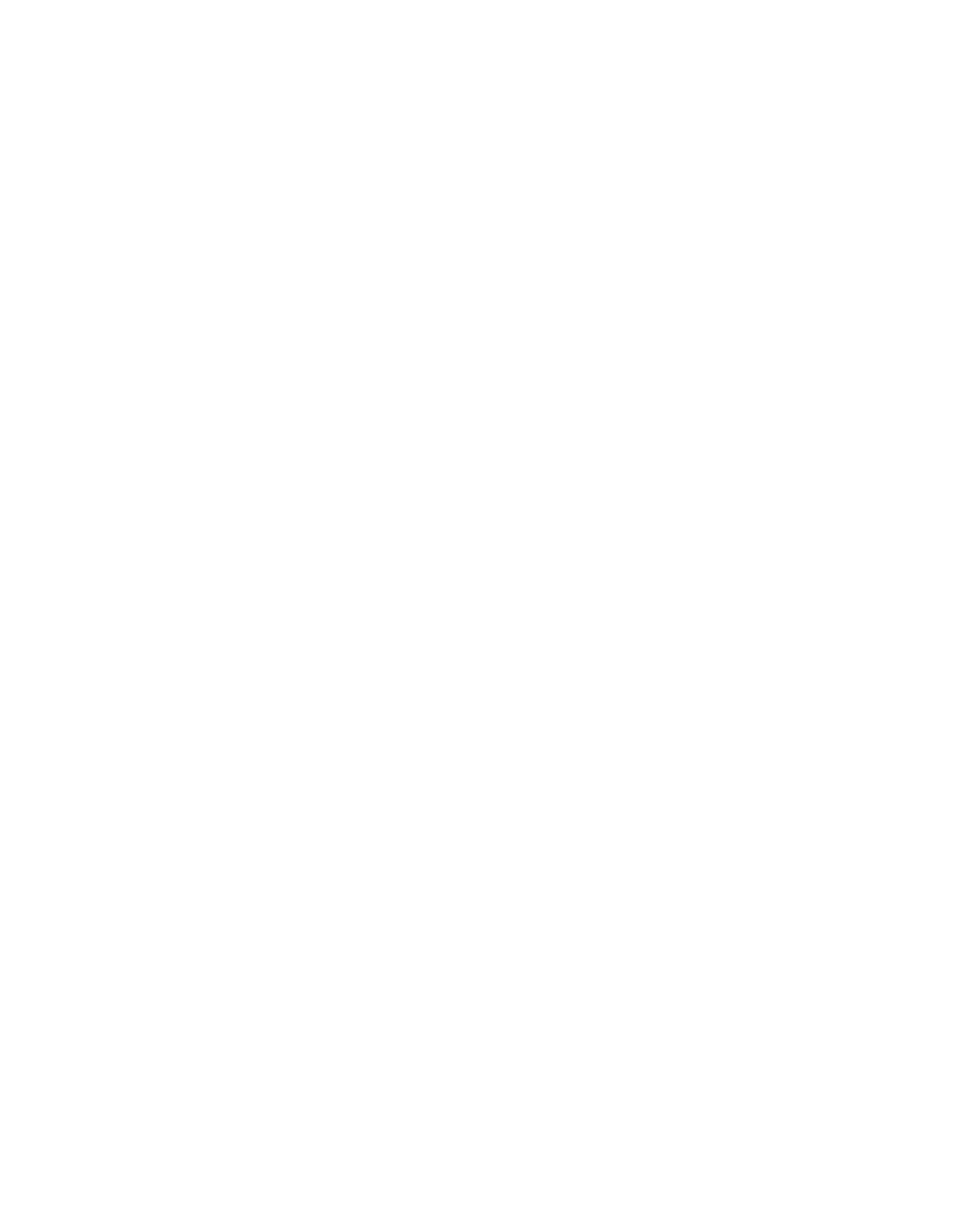#### <span id="page-2-0"></span>**PURPOSE SCOPE**

This Management Plan has been developed in accordance with SPV policies, with the commitments undertaken by SPV in the ESA, with Turkish regulatory framework, with IFC Performance Standards, IFC EHS General and Sector Specific Guidelines, EBRD Performance Requirements, OPIC Environmental and Social Policy Statement and EDC. The purpose of the plan is to identify waste streams and define management actions including minimization, recycling, collection, storage, treatment and disposal of wastes which will be generated the construction phase of the Project.

This Plan includes guidelines and minimum requirements for EPC Contractor for defining its own procedures appropriate to the nature and scale of the Project Construction phase.

#### <span id="page-2-1"></span>**APPLICATION**

This Management Plan applies to the Project Construction phase only. It applies to construction work activities under the control of SPV, of EPC Contractor and to all KİP employees.

#### <span id="page-2-2"></span>**DEFINITIONS**

| Kocaeli or SPV:<br>Kocaeli Hastane Yatırım ve Sağlık Hizmetleri A.Ş.                                                                                                                                                                                                                                                                                                                        |                                                                                                                                                                                                                                      |  |  |  |  |  |  |
|---------------------------------------------------------------------------------------------------------------------------------------------------------------------------------------------------------------------------------------------------------------------------------------------------------------------------------------------------------------------------------------------|--------------------------------------------------------------------------------------------------------------------------------------------------------------------------------------------------------------------------------------|--|--|--|--|--|--|
| Kocaeli Integrated Health Campus                                                                                                                                                                                                                                                                                                                                                            | Kocaeli Integrated Health Campus Project, being executed by SPV or its                                                                                                                                                               |  |  |  |  |  |  |
| Project (or "KIP" or simply "Project"):                                                                                                                                                                                                                                                                                                                                                     | affiliates                                                                                                                                                                                                                           |  |  |  |  |  |  |
| EPC Contractor (or simply EPC):                                                                                                                                                                                                                                                                                                                                                             | Gama - Türkerler Kocaeli Adi Ortaklığı & Gama Türkerler Dubai                                                                                                                                                                        |  |  |  |  |  |  |
| Site Management:                                                                                                                                                                                                                                                                                                                                                                            | All key managerial roles involved in the Construction Site management,<br>mainly referring to the EPC Contractor's personnel                                                                                                         |  |  |  |  |  |  |
| <b>Environmental and Social</b>                                                                                                                                                                                                                                                                                                                                                             | The complete set of documents (including but not limited to: policies,                                                                                                                                                               |  |  |  |  |  |  |
| Management System (ESMS)                                                                                                                                                                                                                                                                                                                                                                    | manuals, plans, procedures, work instruction and records) developed to<br>address, manage, monitor, audit and review the environmental, social,                                                                                      |  |  |  |  |  |  |
|                                                                                                                                                                                                                                                                                                                                                                                             | health and safety aspects of the KİP, aimed at mitigating potential ESHS<br>risks and impacts and improving ESHS performance                                                                                                         |  |  |  |  |  |  |
| Guidelines to EPC Contractor<br>Guidelines to EPC Contractor for the development of its own ESMS and<br>associated EPC Contractor Procedures appropriate to the nature and<br>scale of the Project are contained in SPV ESMS documentation. SPV<br>ESMS documentation, identify also minimum requirements and specific<br>responsibilities for EPC Contractor in line with the EPC contract |                                                                                                                                                                                                                                      |  |  |  |  |  |  |
| <b>Construction Site</b>                                                                                                                                                                                                                                                                                                                                                                    | The Construction Site includes all areas impacted in any manner by the<br>construction activities.                                                                                                                                   |  |  |  |  |  |  |
| <b>Environmental and Social</b><br>Management Plans (ESMPs)                                                                                                                                                                                                                                                                                                                                 | Plans issued by SPV addressing significant Environmental and Social<br>aspects (as identified in the ESA) by defining specific management<br>methods, mitigation measures, monitoring activities, reporting, auditing<br>and review. |  |  |  |  |  |  |
| <b>EPC Contractor Procedure</b><br>A procedure to be prepared by EPC Contractor, to be used by EPC<br>mitigation<br>Contractor<br>describe<br>how<br>the<br>and<br>to<br>monitoring<br>measures/actions outlined in SPV ESMPs are actually implemented.                                                                                                                                     |                                                                                                                                                                                                                                      |  |  |  |  |  |  |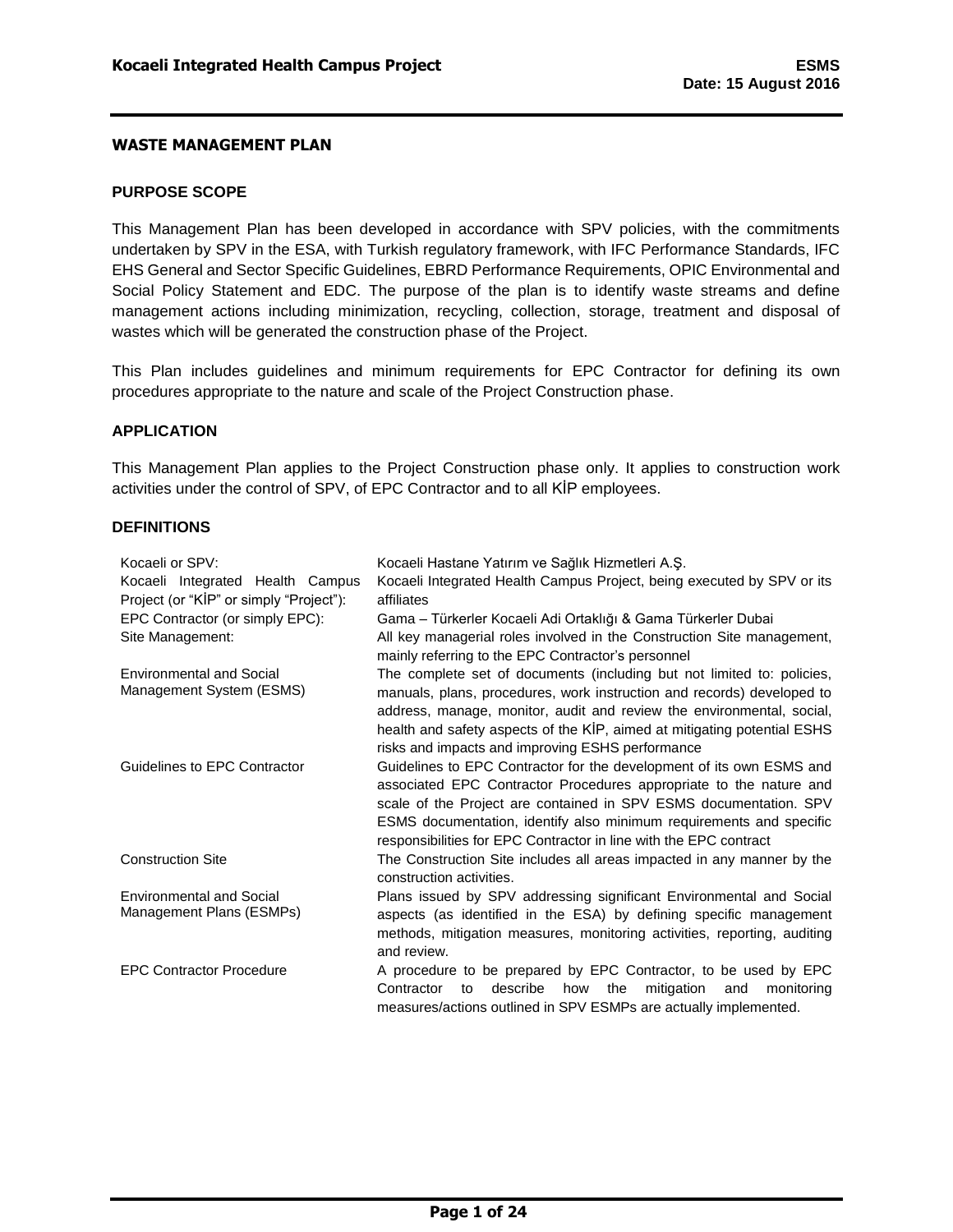### <span id="page-3-0"></span>**ACRONYMS**

| KİP                  | Kocaeli Integrated Health Campus Project          |
|----------------------|---------------------------------------------------|
| <b>SPV</b><br>Golder | Kocaeli Hastane Yatırım ve Sağlık Hizmetleri A.S. |
|                      | Golder Associates Turkey Ltd. Şti.                |
| <b>BAT</b>           | <b>Best Available Technology</b>                  |
| <b>EBRD</b>          | European Bank for reconstruction and Development  |
| <b>EDC</b>           | <b>Export Development Canada</b>                  |
| <b>EHS</b>           | Environmental, Health and Safety                  |
| <b>EPC</b>           | <b>Engineering Procurement and Construction</b>   |
| <b>EPRP</b>          | Emergency Preparedness and Response Plan          |
| ES                   | <b>Environmental and Social</b>                   |
| <b>ESHS</b>          | Environmental, Social Health and Safety           |
| <b>ESA</b>           | <b>Environmental and Social Assessment</b>        |
| ESMP(s)              | Environmental and Social Management Plan(s)       |
| <b>ESMS</b>          | Environmental and Social Management System        |
| <b>ESAP</b>          | Environmental and Social Action Plan              |
| EU                   | European Union                                    |
| GHG                  | Greenhouse Gas                                    |
| <b>GIIP</b>          | Good International Industry Practice              |
| HS (or OHS)          | (Occupational) Health and Safety                  |
| IFC                  | International Finance Corporation                 |
| ISO                  | International Organization for Standardization    |
| KPI                  | Key Performance Indicators                        |
| <b>SDS</b>           | <b>Safety Data Sheet</b>                          |
| <b>OHSAS</b>         | Occupational Health and Safety Assessment Scheme  |
| <b>OPIC</b>          | Overseas Private Investment Corporation           |
| <b>PR</b>            | Performance Requirement (issued by EBRD)          |
| <b>PS</b>            | Performance Standard (issued by IFC)              |
| QRA                  | Quantitative Risk Analysis                        |
| <b>SEP</b>           | Stakeholder Engagement Plan                       |
| WHO                  | World Health Organization                         |
|                      |                                                   |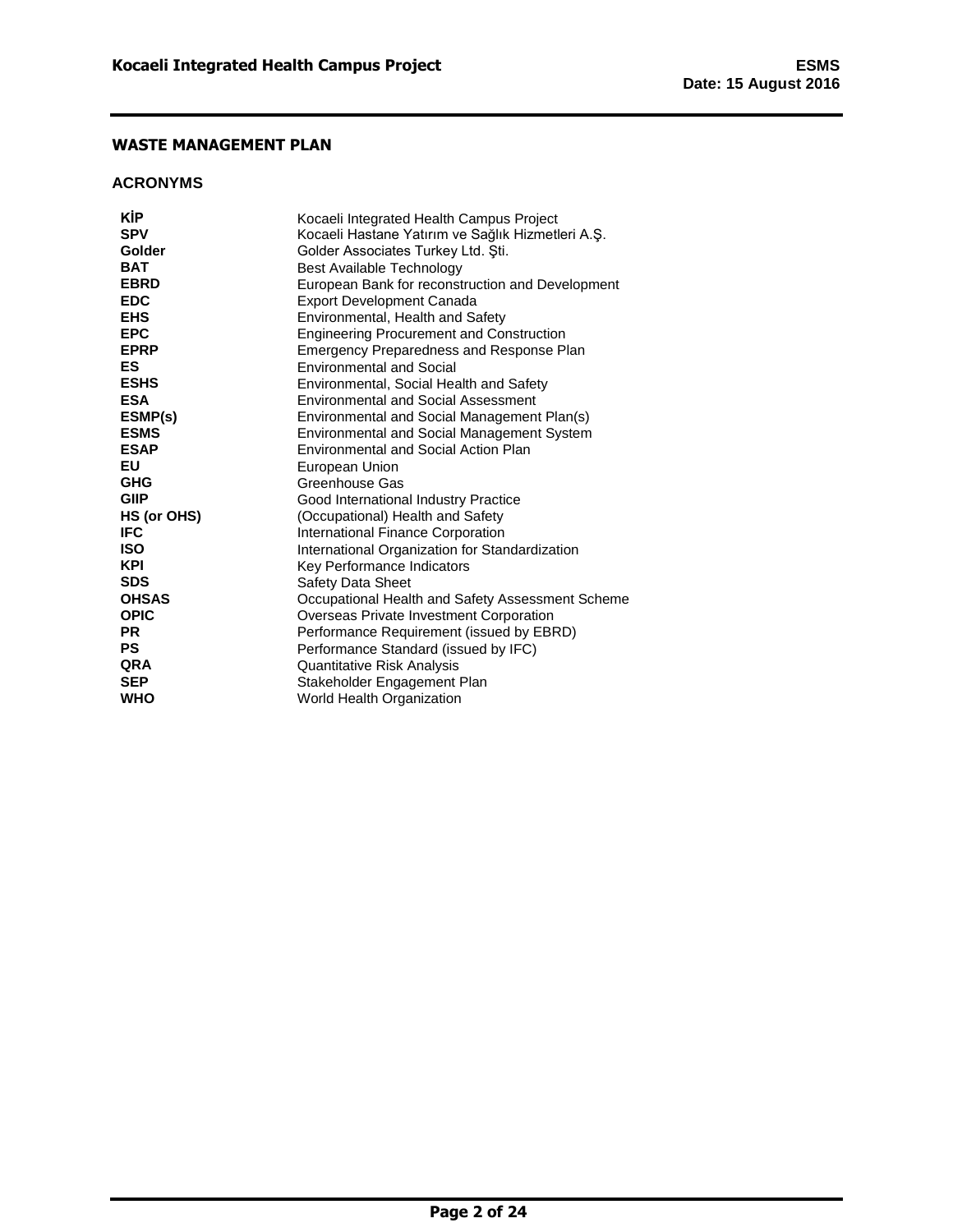# **TABLE of CONTENTS**

| 1.0 |                  |  |
|-----|------------------|--|
|     |                  |  |
| 2.0 |                  |  |
|     |                  |  |
|     |                  |  |
|     |                  |  |
| 3.0 |                  |  |
|     |                  |  |
|     |                  |  |
| 4.0 |                  |  |
|     |                  |  |
|     |                  |  |
| 5.0 |                  |  |
| 6.0 |                  |  |
| 7.0 | <b>REPORTING</b> |  |
|     |                  |  |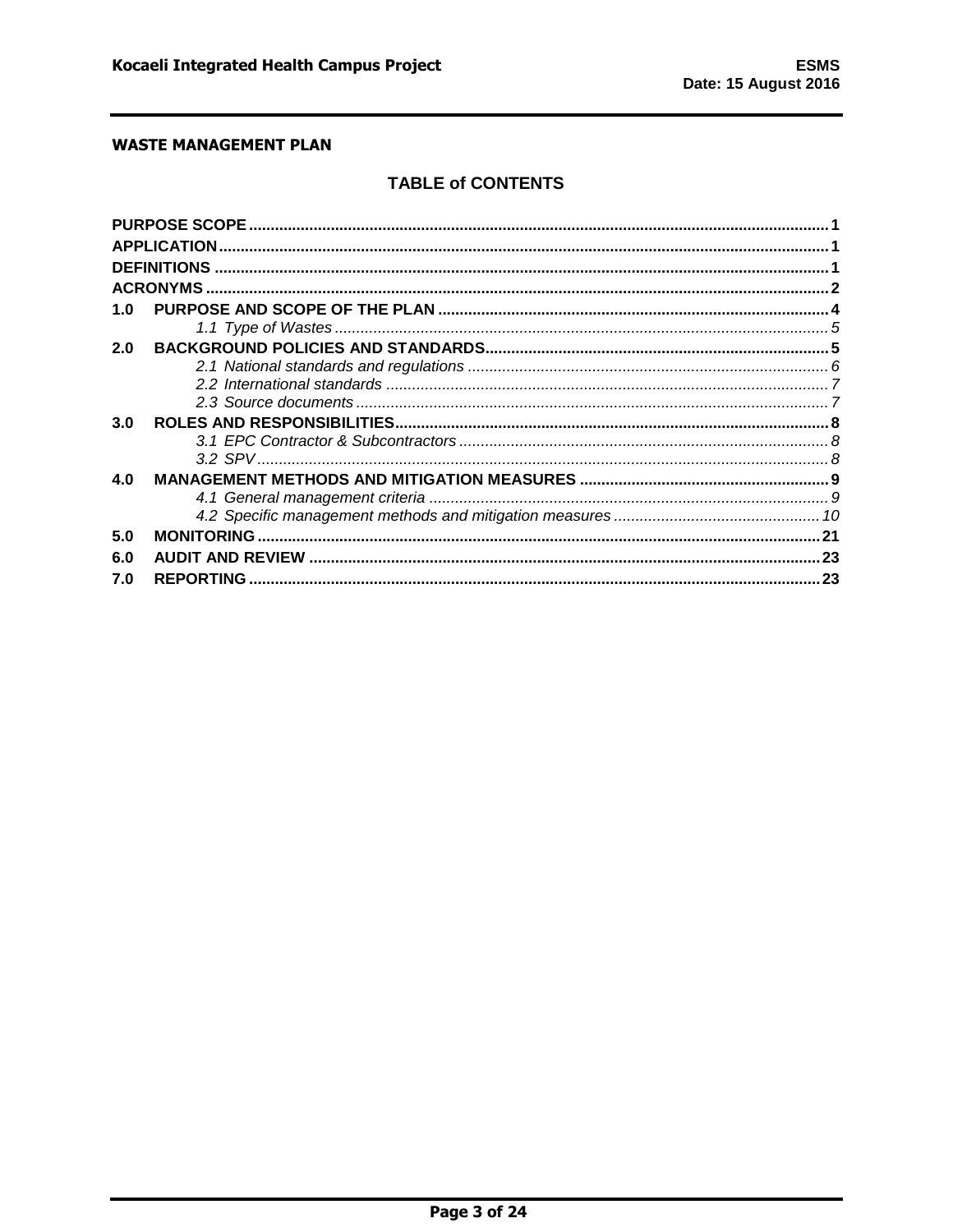#### <span id="page-5-0"></span>**1.0 PURPOSE AND SCOPE OF THE PLAN**

This Management Plan has been developed in accordance with SPV policies, with the commitments undertaken by SPV in the ESA, with Turkish regulatory framework, with EBRD Performance Requirements (in particular PR3), with IFC Performance Standards (in particular PS3) and IFC General and Sector Specific EHS Guidelines, OPIC Environmental and Social Policy Statement and EDC. Where no national regulation or international standard/guideline applies, it considers the adoption of Good International Industry Practices (GIIP).

The purpose of the plan is to identify waste streams and define management actions including prevention, minimization, recycling, collection, storage, treatment and disposal of wastes, which will be generated during the construction phase of the Project.

The plan defines the requirements for the Site construction activities of KİP, which is located in Kocaeli Province, Turkey.

The overall objective is to identify waste streams, prevention and minimization actions, disposal methods, identification of permit requirement and management actions. This objective can be achieved by the implementation of measures in order to:

- Identify methods for avoidance and minimization of waste materials, where avoidance is not possible.
- Define specific waste management strategies (reuse, recovery, recycling or disposal) for each waste stream where avoidance and minimization are not possible;
- Define specific storage and transportation conditions based on specifications of wastes;
- Prevent uncontrolled spills of wastes to the environment through a correct design of the waste storage areas in construction site and use of engineering controls;
- Implement management controls (procedures, inspections, communications, training and drills) to address residual risks that have not been prevented or controlled through engineering measures;
- Monitor the amount of wastes created from the Construction site;
- Inform workers about precautions and risks when handling wastes (training) and provide necessary tools to avoid/minimize risks (e.g. protective clothing, ventilation etc.);
- Report the results of the periodic Site inspections and audits and provide for corrective actions, if necessary, in order to reach the plan objectives.

This management plan includes guidelines and minimum requirements for EPC Contractor for defining its own procedure appropriate to the nature and scale of the Project Construction phase.

This Management Plan applies to normal operating conditions during the Site construction activities and does not specifically address any emergency situation and spill contingency; this is addressed in the "Spill Response Plan (SPL)" and "Emergency Preparedness and Response Plan (EPR)".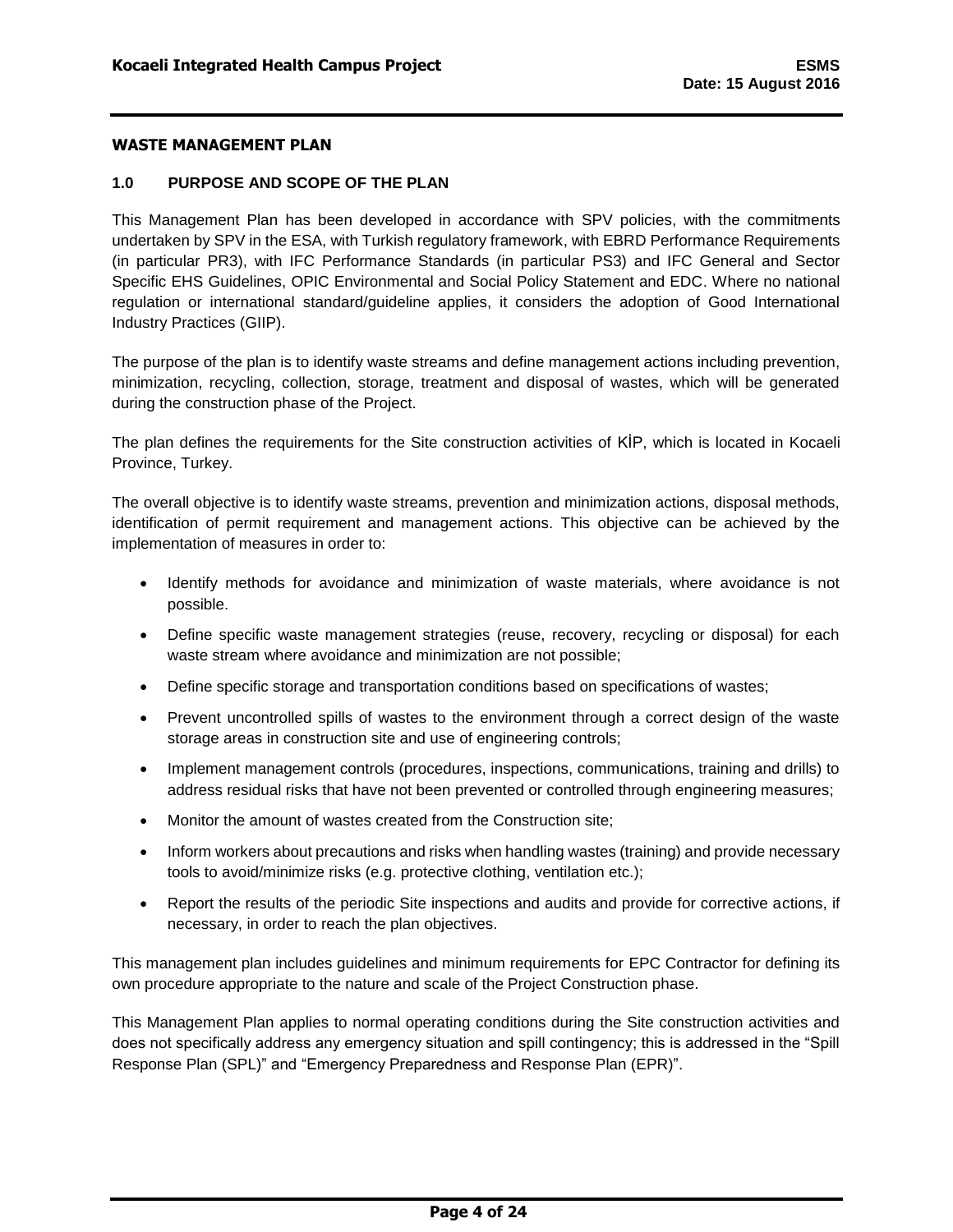#### *1.1 Type of Wastes*

<span id="page-6-0"></span>A waste is any solid, liquid, or contained gaseous material that is being discarded by disposal, recycling, burning or incineration. It can be byproduct of a manufacturing process or an obsolete commercial product that can no longer be used for intended purpose and requires disposal.<sup>1</sup>

This management plan has been prepared specifically for the following hazardous and non-hazardous categories of wastes that will be generated during the Construction phase:

#### **Non-Hazardous waste:**

- Domestic solid waste;
- Excavation and demolition wastes;
- Iron and steel;
- Waste tires;
- Packaging waste;
- Waste Electrical and Electronic Goods.

#### **Hazardous waste:**

- Waste oil;
- Accumulators and batteries;
- Used vegetable oil;
- Medical wastes.

Other Hazardous Wastes that may be generated in limited quantities are:

- Used containers of chemicals, paints and similar;
- Solvents;

l

• fluorescent light tubes.

The list provided above is not comprehensive. In case other categories of wastes could be introduced at the Site during construction works, this management plan provides reference and guidelines to manage these materials according to the applicable standards.

# <span id="page-6-1"></span>**2.0 BACKGROUND POLICIES AND STANDARDS**

This section includes all those policies, standards and requirements of reference for this plan that are applicable for, but not limited to, the Project during Construction phase.

<sup>1</sup> IFC General EHS Guidelines: Environmental, April 2007.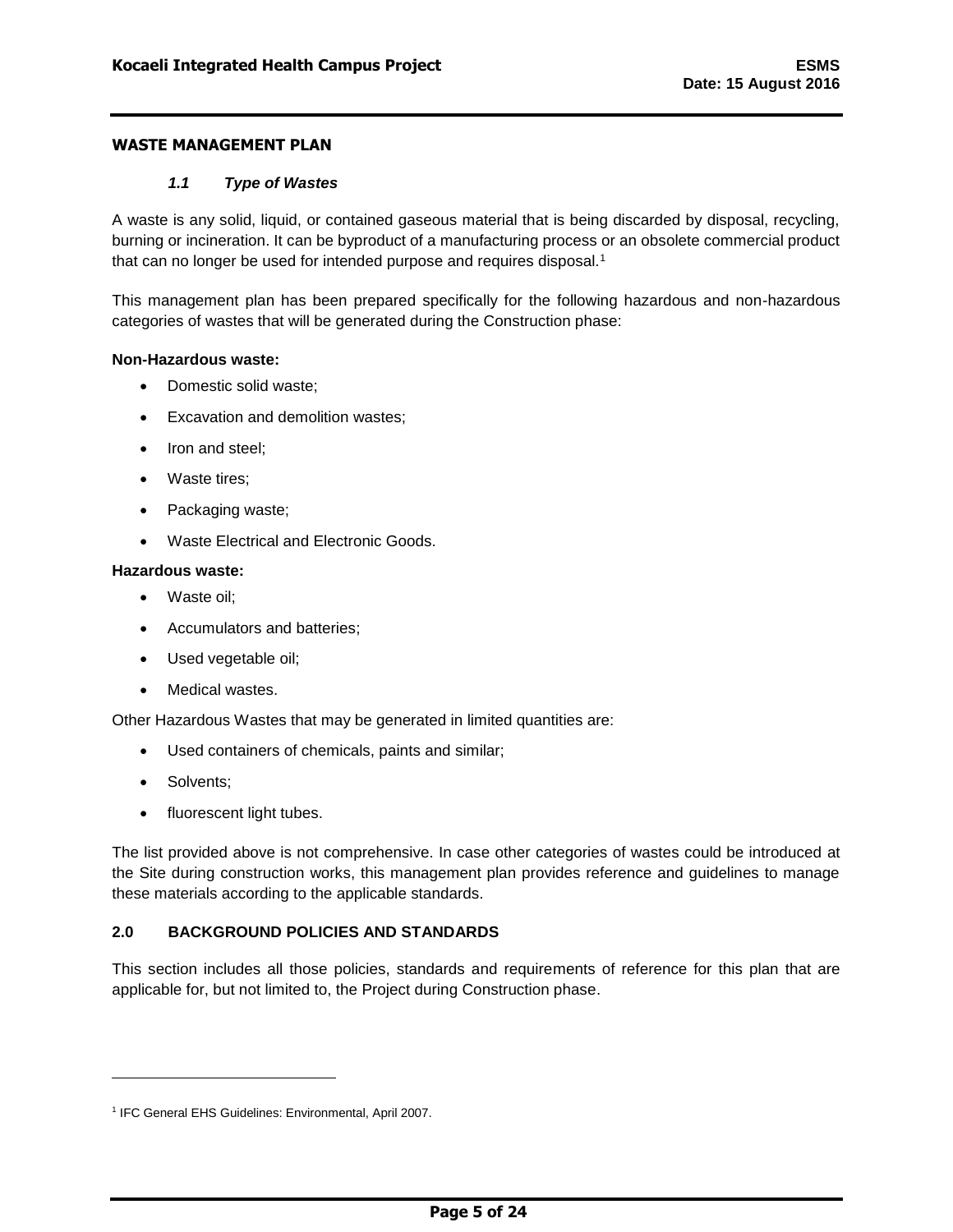A number of qualitative performance parameters have been identified in Section 4 and 5 below, derived from ESA commitments, Turkish legislation and/or IFC, EHS Guidelines, EBRD and OPIC as well as from GIIP.

### *2.1 National standards and regulations*

<span id="page-7-0"></span>

| <b>Title</b>                                                                                                                                   | Turkish Reg. Gaz. Date |
|------------------------------------------------------------------------------------------------------------------------------------------------|------------------------|
| Regulation on Control of Excavation Soil and Construction Debris                                                                               | 25406, 18/03/2004      |
| Regulation on Control of Waste Batteries and Accumulators                                                                                      | 25569, 31/08/2004      |
| Regulation on Wastes Generated from the Use of Radioactive Materials                                                                           | 25571, 02/09/2004      |
| Regulation on Control of Medical Wastes                                                                                                        | 25833, 22/07/2005      |
| Regulation on Control of End of Life Tires                                                                                                     | 26357, 25/11/2006      |
| Regulation on Control of PCB and PCTs                                                                                                          | 26739, 27/12/2007      |
| Regulation on Control of Waste Oil                                                                                                             | 26952, 30/07/2008      |
| Regulation on Control of End of Life Vehicles                                                                                                  | 27448, 30/12/2009      |
| Regulation on Landfills (Regular Storage of Wastes)                                                                                            | 27533, 26/03/2010      |
| Regulation on Waste Incineration                                                                                                               | 27721, 06/10/2010      |
| Notice on Recycling of Certain Non-hazardous Wastes                                                                                            | 27967, 17/06/2011      |
| Regulation on Control of Packaging Wastes                                                                                                      | 28035, 24/08/2011      |
| Regulation on Control of Waste Electrical and Electronic Goods                                                                                 | 28300, 22/05/2012      |
| Regulation on Management of Radioactive Wastes                                                                                                 | 28582, 09/03/2013      |
| Regulation on Waste Management                                                                                                                 | 29314, 02/04/2015      |
| Regulation on Control of Vegetative Oils                                                                                                       | 29378, 06/06/2015      |
| <b>Regulation on Radiation Safety</b>                                                                                                          | 23999, 24/03/2000      |
| Regulation on the Safely Transportation of Radioactive Materials                                                                               | 25869, 08/07/2005      |
| Regulation on Classification, Package, Use and Labeling of the Hazardous<br><b>Materials and Aids</b>                                          | 27092, 26/12/2008      |
| Notice on Preparation and Distribution of Material Safety Data Sheets on Hazardous<br><b>Materials and Aids</b>                                | 27092, 26/12/2008      |
| Regulation on Inventory and Control of the Chemicals                                                                                           | 27092, 26/12/2008      |
| Regulation on the Restriction and Prohibition of Harmful Materials and Mixtures                                                                | 27092, 26/12/2008      |
| Regulation on the Transportation of Hazardous Goods by Road                                                                                    | 28801, 24/10/2013      |
| Regulation on Control of Soil Pollution and Point Source Polluted Fields                                                                       | 27605, 08/06/2010      |
| Regulation on Personnel Protective Equipment                                                                                                   | 26361, 29/11/2006      |
| Regulation on Preparation and Distribution of Material Safety Data Sheets on<br>Hazardous Materials and Aids (hereinafter mentioned as "SDS"). | 27092, 26/12/2008      |
| Regulation on Health and Safety Precautions Regarding Working with Asbestos                                                                    | 28539, 25/01/2013      |
| Regulation on Protection of Workers from the Risk of Explosive Media                                                                           | 28633, 30/04/2013      |
| Regulation on Procedures and Principles of Health and Safety Training for<br>Employees                                                         | 28648, 15/05/2013      |
| Regulation on Use of Personnel Protective Equipment in Workplaces                                                                              | 28695, 02/07/2013      |
| Regulation on Health and Safety Precautions Regarding Working with Carcinogenic<br>and Mutagenic Substances                                    | 28730, 06/08/2013      |
| Regulation on Health and Safety Precautions Regarding Working with Chemicals                                                                   | 28733, 12/08/2013      |
| Regulation on Health and Safety Signs                                                                                                          | 28762, 11/09/2013      |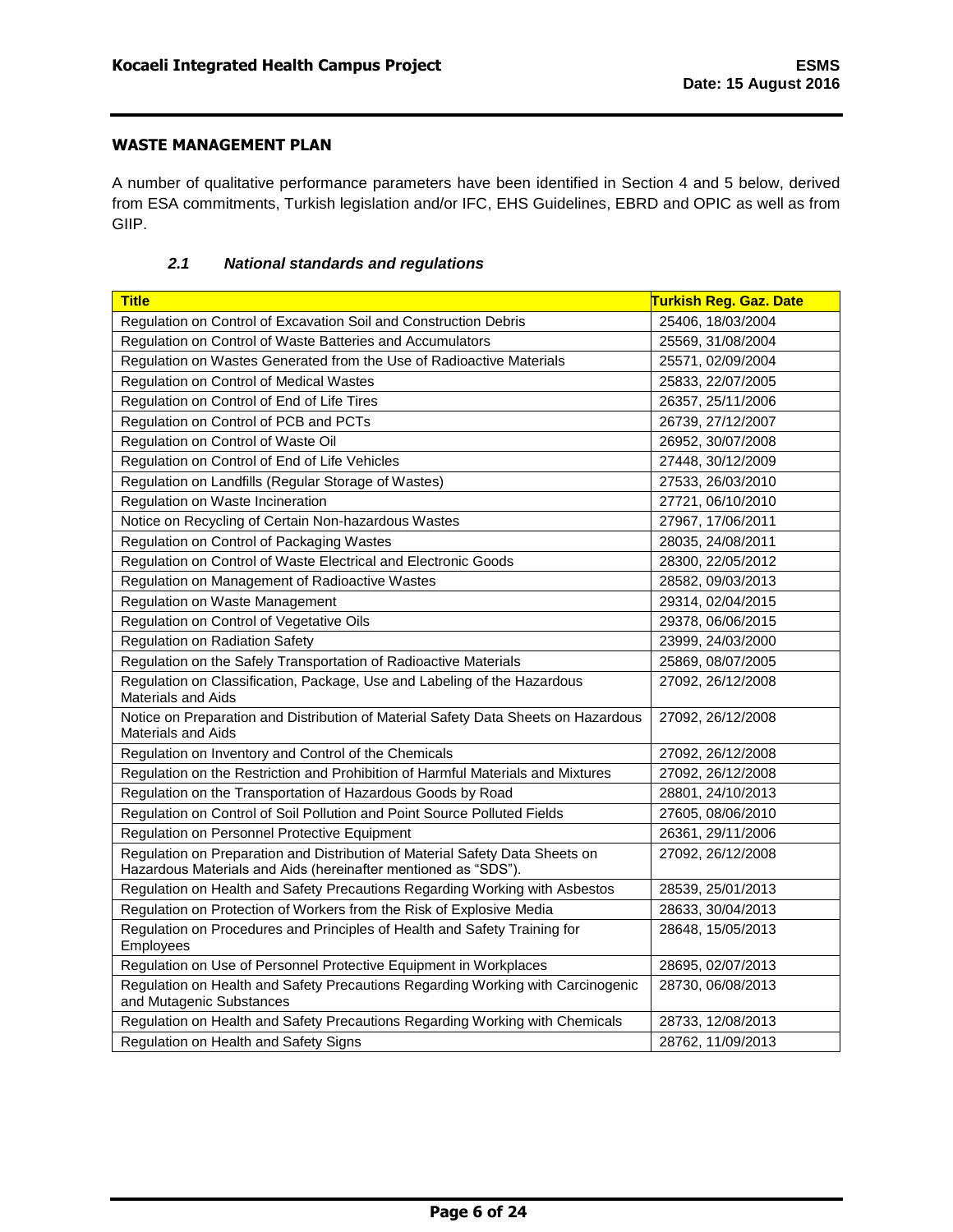### *2.2 International standards*

<span id="page-8-0"></span>

| <b>Source</b>                                              | <b>Document Title</b>                                                                                               |
|------------------------------------------------------------|---------------------------------------------------------------------------------------------------------------------|
| The Equator Principles Association                         | The Equator Principles, June 2013                                                                                   |
| IFC - International Finance Corp.                          | IFC Performance Standards (PS) and Guidance Notes (GN)                                                              |
| IFC - International Finance Corp.                          | IFC PS3 and GN3: Resource Efficiency and Pollution Prevention                                                       |
| IFC - International Finance Corp.                          | <b>IFC General EHS Guidelines: Environmental</b>                                                                    |
| IFC - International Finance Corp.                          | <b>IFC General EHS Guidelines: Occupational Health and Safety</b>                                                   |
| IFC - International Finance Corp.                          | <b>IFC General EHS Guidelines: Construction and Decommissioning</b>                                                 |
| <b>IFC - International Finance Corp</b>                    | <b>IFC General EHS Guidelines: Health Care Facilities</b>                                                           |
| EBRD – European Bank for<br>Reconstruction and Development | <b>EBRD PR 3: Resource Efficiency and Pollution Prevention and Control</b>                                          |
| EBRD – European Bank for<br>Reconstruction and Development | <b>EBRD Sub-sectoral Environmental and Social Guidelines: Health</b><br><b>Services and Clinical Waste Disposal</b> |
| OPIC - Overseas Private Investment<br>Corporation          | <b>OPIC - Environmental and Social Policy Statement</b>                                                             |
| International Organization for<br>Standardization          | ISO 14001:2004 - Environmental management systems -- Requirements<br>with guidance for use                          |
| <b>OHSAS Project Group</b>                                 | OHSAS 18001 - Occupational health and safety management systems -<br>Requirements                                   |

#### *2.3 Source documents*

<span id="page-8-1"></span>This section presents source documents, i.e. documents where SPV commitments are sourced from and that are the trigger for the development and implementation of the ESMPs and in general of the ESMS documentation. They are in turn based on Turkish regulatory framework, EBRD Performance Requirements and IFC Performance Standard and Guidelines.

| <b>Document ID</b> | <b>Document Title</b>                           |
|--------------------|-------------------------------------------------|
| ESA Report         | Environmental Social Assessment (January, 2016) |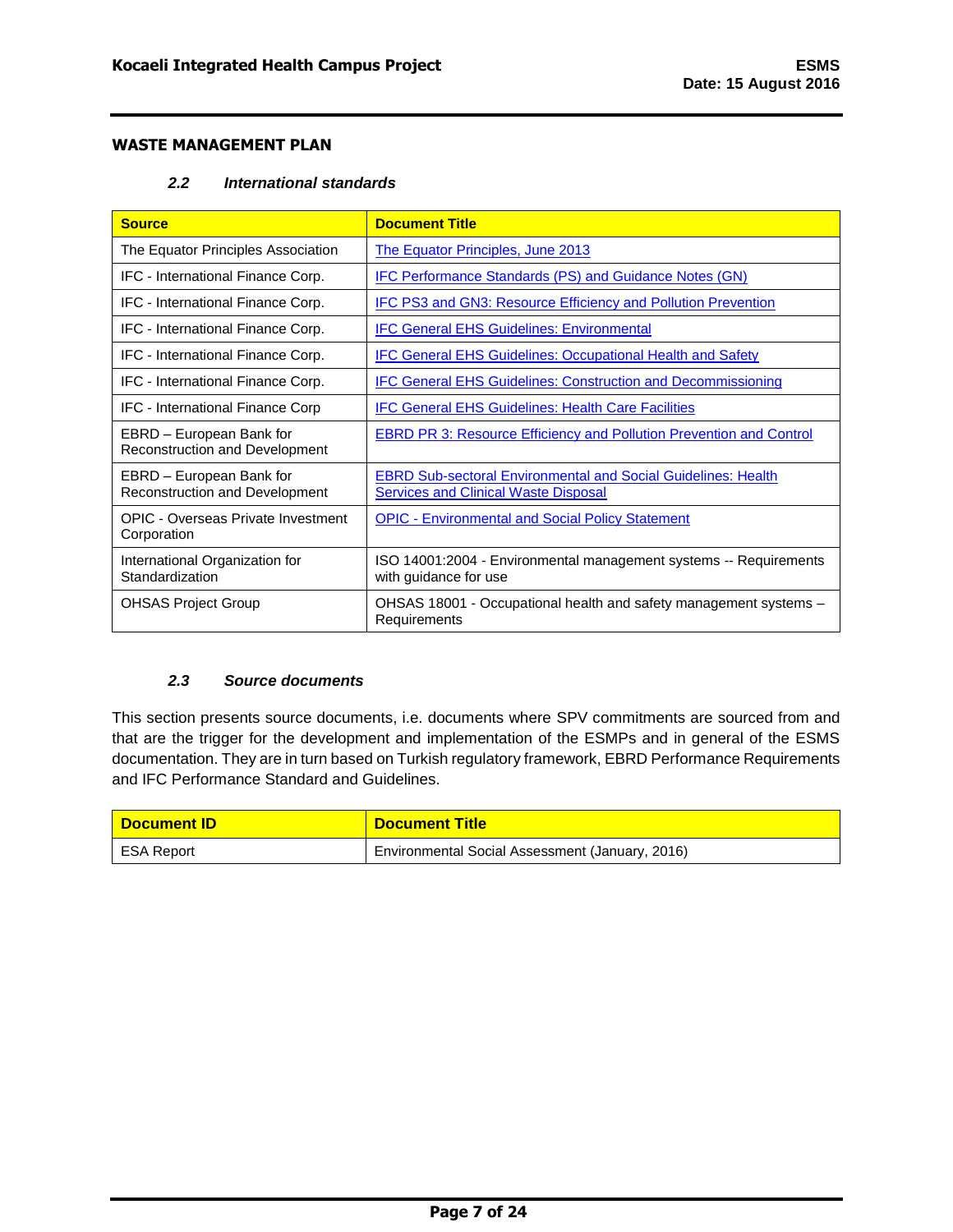#### <span id="page-9-0"></span>**3.0 ROLES AND RESPONSIBILITIES**

<span id="page-9-1"></span>Principal roles and responsibilities for the implementation of this plan are outlined below.

#### *3.1 EPC Contractor & Subcontractors*

- EPC Contractor has to ensure sufficient and qualified resources are allocated on an ongoing basis to achieve effective implementation of this Management Plan.
- EPC Contractor have to ensure the effective implementation of this plan by issuing its own procedure(s) addressing, detailing and customizing specific actions, measures and monitoring activities under the EPC Contractor's responsibility. The procedure(s) will include a description of allocated resources, responsibilities and communication procedures to relevant personnel.
- EPC Contractor has to provide relevant monitoring data and monitoring reports to SPV as indicated in section 7 of this plan.
- If any Subcontractor is involved, it is responsible to implement requirements included in EPC Contractor Procedure(s) under the EPC Contractor supervision.

#### *3.2 SPV*

<span id="page-9-2"></span>SPV Management has to ensure sufficient and qualified resources are allocated on an ongoing basis to achieve effective implementation of actions, measures and monitoring activities under SPV's responsibility. SPV Management is responsible for:

- Final approval of this plan;
- taking appropriate actions to address major Non-Conformities based on audit reports, performance monitoring reports and on SPV HSE Manager proposed approach.

SPV HSE Manager is responsible for:

- ensuring that this Management Plan is up to date and appropriate to the nature and scale of the the Project and ensuring that this Management Plan is implemented effectively by the EPC Contractor;
- ensuring that action/measures and monitoring activities directly under SPV responsibilities are carried out timely and adequately according to this Management Plan requirements;
- proposing to SPV Management, if necessary, amendments and/or updates to this Management Plan and issuing plan revisions;
- programming inspections and audit activities to ensure the correct implementation of this Management Plan and EPC Contractor procedure(s).
- addressing Non-Conformities through the definition of Preventive/Corrective actions;
- bringing major Non-Conformities immediately to the attention of SPV Management;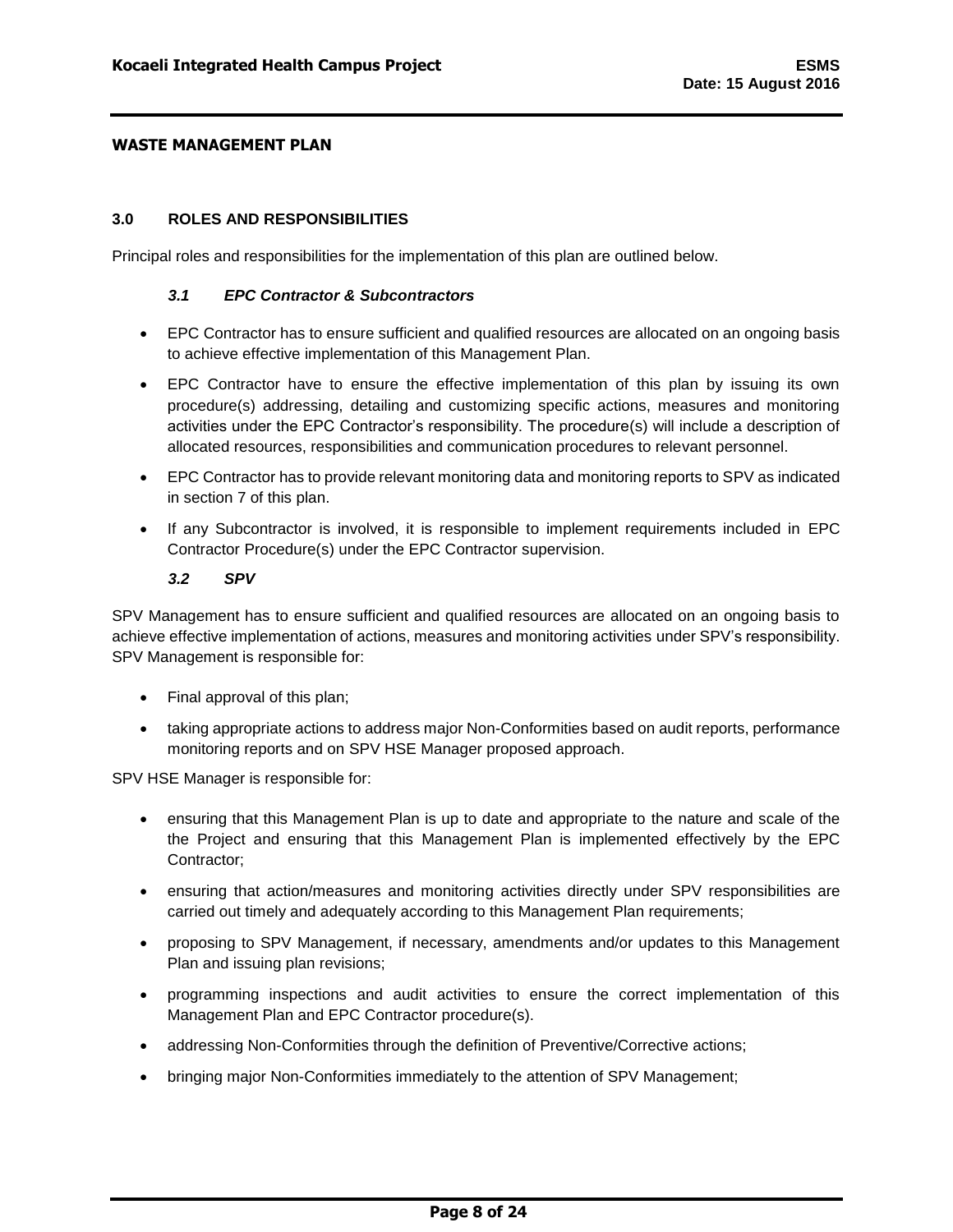collecting, organizing and reviewing monitoring data and performance monitoring reports and providing summary results of such reports to SPV Management, to stakeholders and to the Lenders.

### <span id="page-10-0"></span>**4.0 MANAGEMENT METHODS AND MITIGATION MEASURES**

### *4.1 General management criteria*

<span id="page-10-1"></span>This Waste Management Plan includes the identification of waste streams and management actions including minimization, recycling, collection, storage, treatment and disposal of wastes which will be generated during site preparation and construction phases of the Project.

The Waste Management Plan is developed to identify the measures for minimizing impacts of the wastes generated by the Project.

EPC Contractor and its Subcontractors will fulfil the requirements defined in this Plan by adapting them to their own operations. Each contractor will develop its own procedure(s) with identified waste streams, disposal methods, identification of permit requirement and management actions for the construction phase, and then develop the project specific plans and procedures.

EPC Contractor and its Subcontractors will ensure that the waste disposal strategy developed for the project through their plan and procedures will follow the following handling hierarchy:

- waste avoidance is the most preferable option;
- minimization of quantities and hazards of waste generated is the second preferred option;
- reuse, recovery and recycling will be preferred over treatment of waste;
- disposal will be considered as a last resort.

EPC Contractor and its Subcontractors will follow the Basic Principles for Waste Management:

- Follow-up of wastes with cradle to grave approach;
- Segregation of wastes at source and waste categorization;
- Reuse, recovery and recycling have the priority;
- All wastes should be handled throughout the route and will not be left at site;
- Dumping and burning of wastes are strictly forbidden;
- Waste transportation and disposal must be done via licensed facilities;
- Mixing different waste types is strictly forbidden;
- Waste transportation to the nearest licensed facility to a possible extent.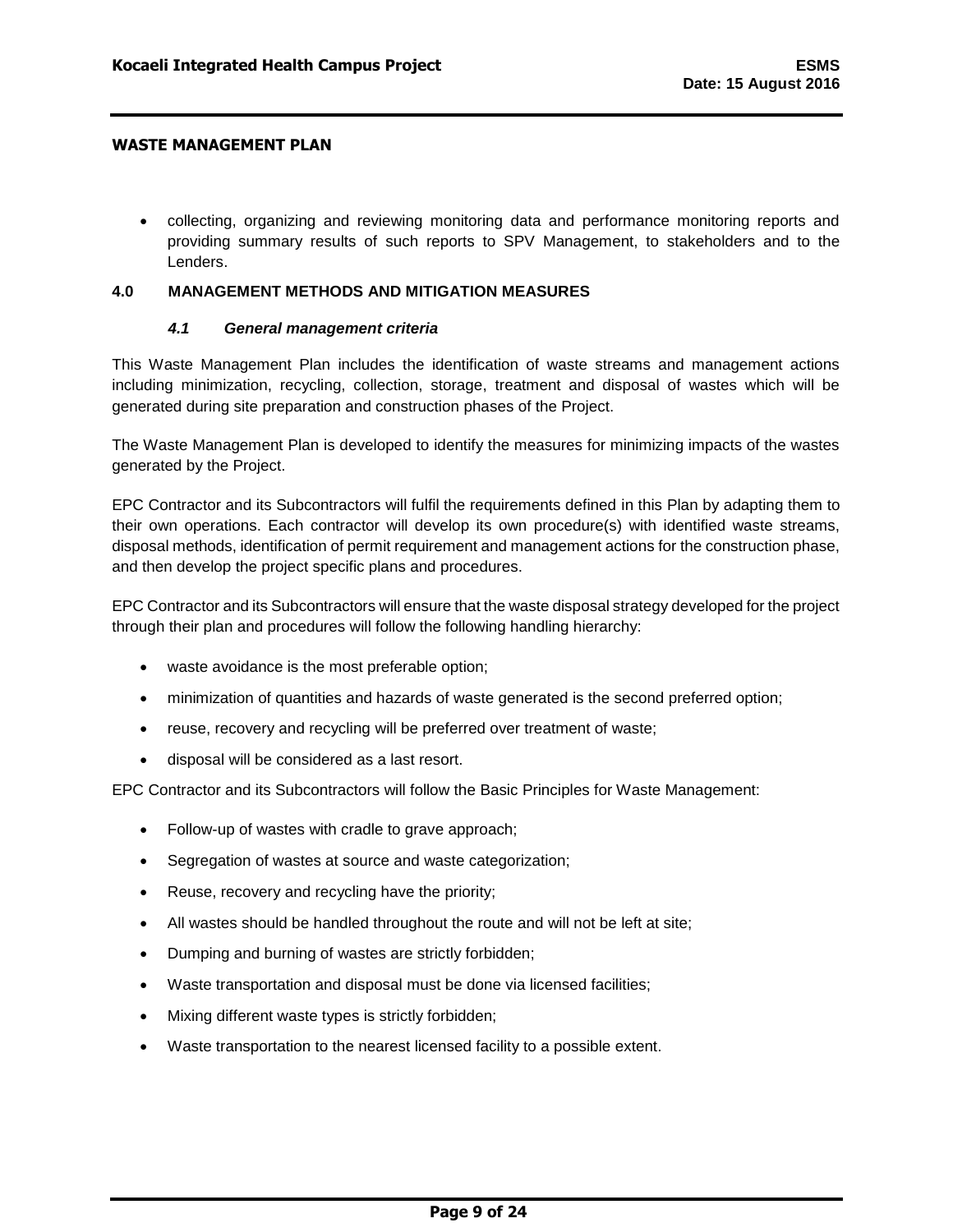The wastes generated during Construction phase of the Project will be separately collected and stored on the site and will be disposed according to the requirements provided in the Regulation on Waste Management.

#### *4.2 Specific management methods and mitigation measures*

<span id="page-11-0"></span>The following table details the management methods and mitigation measures/actions identified for waste management activities in the Construction phase.

For each method and measure/action identified, the table shows:

- The identification code (ID)
- the reference (or source) documents (i.e. ESA, Turkish Regulations, permits, IFC Performance Standards, EBRD Performance Requirements and EHS Guidelines, OPIC or other GIIP)
- frequency/timing of the measure/action, as applicable
- Key Performance Indicator (KPI), if applicable, and related quantitative target or qualitative acceptance criteria;
- related responsibility for implementing the measure/action.

For the measures, actions where no KPI can be identified the cells reports "n.a." (not applicable). In this case an on/off acceptance criteria will apply; in other words the acceptance criteria set is a qualitative one, such as "the measure/action has been implemented effectively".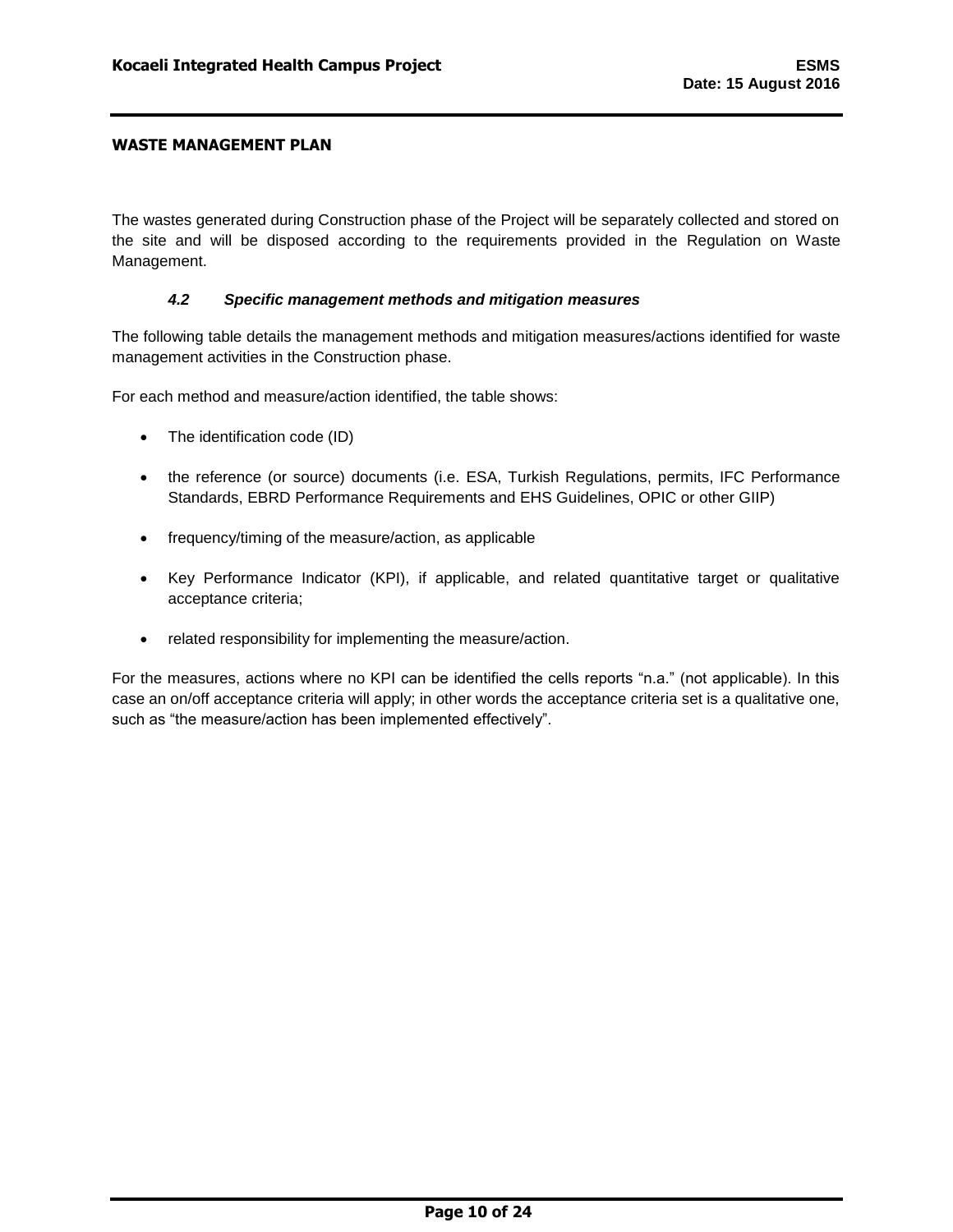| ID | Source doc.                                                                                | <b>Mitigation Action/Measure description</b>                                                                                                                                                                                                                                                                                                                                                                                                                                                                                                                                                                                                                                                                                                                                                                                                                                                                                                                                                                                                                                                                                                                                       | Frequency/<br><b>Timing</b> | <b>KPI</b> | Target/<br>Acceptance<br>criteria | <b>Responsibilities</b> |
|----|--------------------------------------------------------------------------------------------|------------------------------------------------------------------------------------------------------------------------------------------------------------------------------------------------------------------------------------------------------------------------------------------------------------------------------------------------------------------------------------------------------------------------------------------------------------------------------------------------------------------------------------------------------------------------------------------------------------------------------------------------------------------------------------------------------------------------------------------------------------------------------------------------------------------------------------------------------------------------------------------------------------------------------------------------------------------------------------------------------------------------------------------------------------------------------------------------------------------------------------------------------------------------------------|-----------------------------|------------|-----------------------------------|-------------------------|
|    | Principles on waste management                                                             |                                                                                                                                                                                                                                                                                                                                                                                                                                                                                                                                                                                                                                                                                                                                                                                                                                                                                                                                                                                                                                                                                                                                                                                    |                             |            |                                   |                         |
|    | WAM-01 IFC- EHS GL -<br>Env. $§$ 1.6<br>EBRD - PR3<br><b>OPIC</b><br>Turkish<br>02/04/2015 | <b>Prepare detailed waste management plans</b> based on the principles of<br>avoidance, minimization, reduction, reuse, and recycling, and will define<br>treatment and disposal procedures.<br>The plan will include procedures for collection, handling, storage,<br>transportation, treatment and disposal of each waste stream produced by<br>Reg. the whole Project, in particular hazardous waste.<br>Gaz. No. 29314 The plan will address all aspects of the waste management cycle<br>including identification of responsibilities and roles, control and checks,<br>and monitoring procedures. The plan will be developed based on Turkish<br>legislation and should account for IFC EHS Guidelines, IFC and EBRD<br>waste management regulations and guidance.<br><b>Ascertain</b> and <b>document</b> final waste destination and standards at which<br>disposal sites are operated.<br>For waste stream, these plans will include, inter alia, identification of<br>waste streams and associated disposal mechanisms, procedures for<br>handling and disposing, monitoring of related streams and management<br>of any waste-related community health or safety risks. | ongoing                     | n.a.       | Plan/procedure<br>developed       | <b>EPC Contractor</b>   |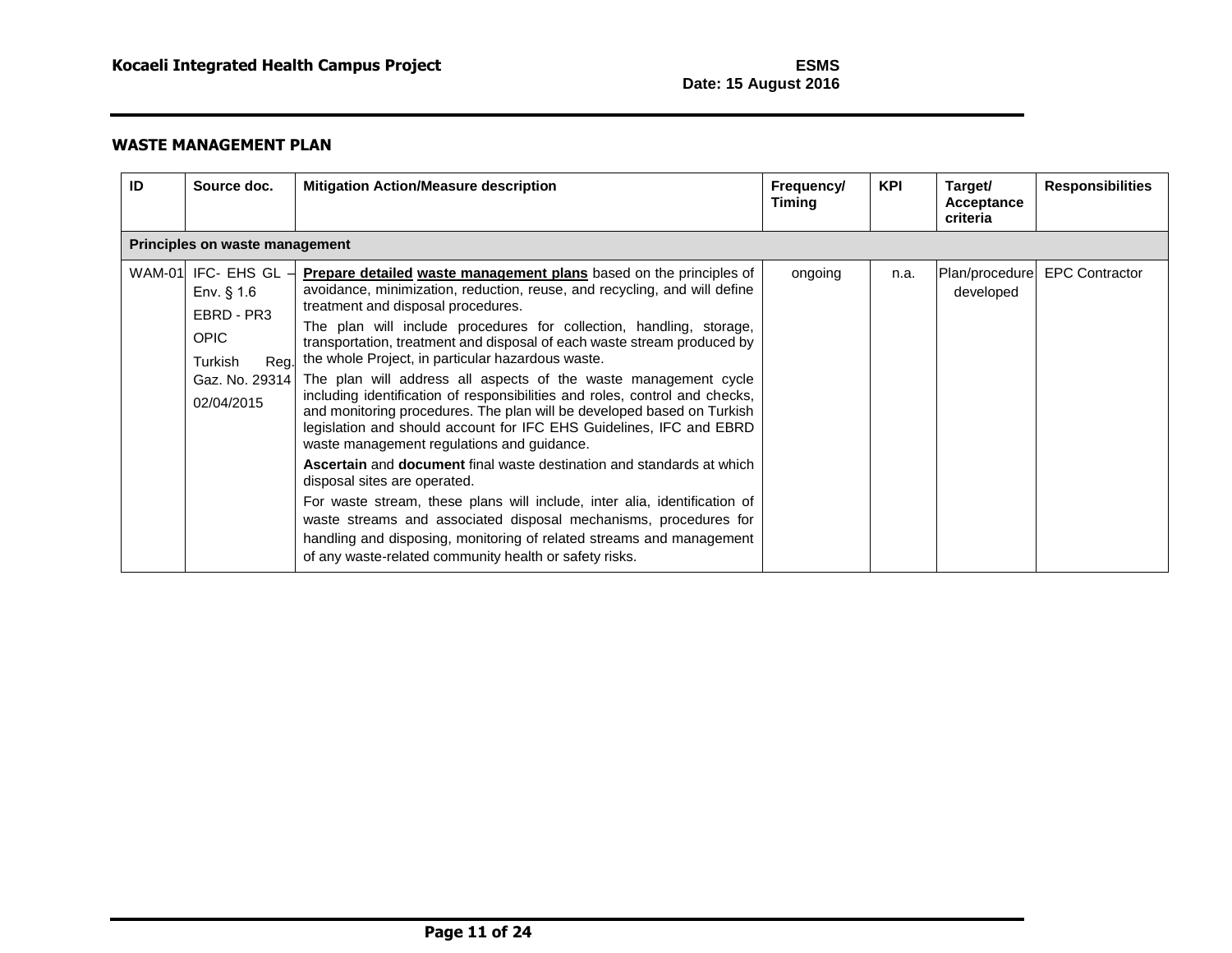| ID            | Source doc.                                                     | <b>Mitigation Action/Measure description</b>                                                                                                                                                                                                                                                                                                                                                                                                                                                                                                                                                                                                                                                                                                                                                                                                                                                                                                                                                                                                                                                                                                                                                                                                                                                                                                                                                                            | Frequency/<br><b>Timing</b>                    | <b>KPI</b>                                                           | Target/<br><b>Acceptance</b><br>criteria                                                                                                                                       | <b>Responsibilities</b> |
|---------------|-----------------------------------------------------------------|-------------------------------------------------------------------------------------------------------------------------------------------------------------------------------------------------------------------------------------------------------------------------------------------------------------------------------------------------------------------------------------------------------------------------------------------------------------------------------------------------------------------------------------------------------------------------------------------------------------------------------------------------------------------------------------------------------------------------------------------------------------------------------------------------------------------------------------------------------------------------------------------------------------------------------------------------------------------------------------------------------------------------------------------------------------------------------------------------------------------------------------------------------------------------------------------------------------------------------------------------------------------------------------------------------------------------------------------------------------------------------------------------------------------------|------------------------------------------------|----------------------------------------------------------------------|--------------------------------------------------------------------------------------------------------------------------------------------------------------------------------|-------------------------|
|               | WAM-02 IFC- EHS GL<br>Env. $§$ 1.6<br><b>OPIC</b><br>EBRD - PR3 | Avoid the generation of hazardous and non-hazardous waste<br>materials. Where waste generation cannot be avoided, reduce the<br>generation of waste, and recover and reuse waste in a manner that is safe<br>for human health and the environment.<br>Where waste cannot be recovered or reused, treat, destroy, or dispose<br>of it in an environmentally sound manner that includes the appropriate<br>control of emissions and residues resulting from the handling and<br>processing of the waste material.<br>Use contractors that are reputable and legitimate enterprises<br>licensed by the relevant government regulatory agencies to dispose<br>hazardous wastes and obtain chain of custody documentation to the final<br>destination.<br>Ascertain whether the waste disposal facilities are set up and operated<br>to acceptable environmental standards and where they are located. This<br>has to be done through dedicated audits of potential disposal sites, to be<br>carried out as part of the contracting process and before any waste<br>disposal facilities and relevant waste contractors are retained. Where<br>waste disposal facilities do not meet these minimum standards, find<br>alternative disposal options, including the possibility of developing<br>adequate temporary storage facilities (for the meanwhile) or their own<br>recovery or disposal facilities at the project site. | Preconstruction<br>land construction<br>phases | n.a.                                                                 | Consistence to<br>Waste<br>Management<br>Plan<br>Waste disposal<br>facilities<br>audited before<br>being<br>contracted and<br>meeting<br>minimum<br>environmental<br>standards | <b>EPC Contractor</b>   |
| <b>WAM-03</b> | Turkish<br>Reg.<br>Gaz. No. 29314<br>02/04/2015                 | Collect and store the wastes separately on the site and dispose according<br>to the requirements provided in the Regulation on Waste Management.<br>Based on Article 9, Fill the Waste Declaration Form indicated in the<br>regulation make approved every year between January and March with<br>the previous year's information using the web based program prepared by<br>the Ministry of Environment and Urbanization and store a copy for five<br>years in case of an audit.                                                                                                                                                                                                                                                                                                                                                                                                                                                                                                                                                                                                                                                                                                                                                                                                                                                                                                                                       | Construction<br>phase                          | Records<br>correctly<br>filled in<br>and<br>available<br>for 5 years | Compliance<br>with regulatory<br>requirements                                                                                                                                  | <b>EPC Contractor</b>   |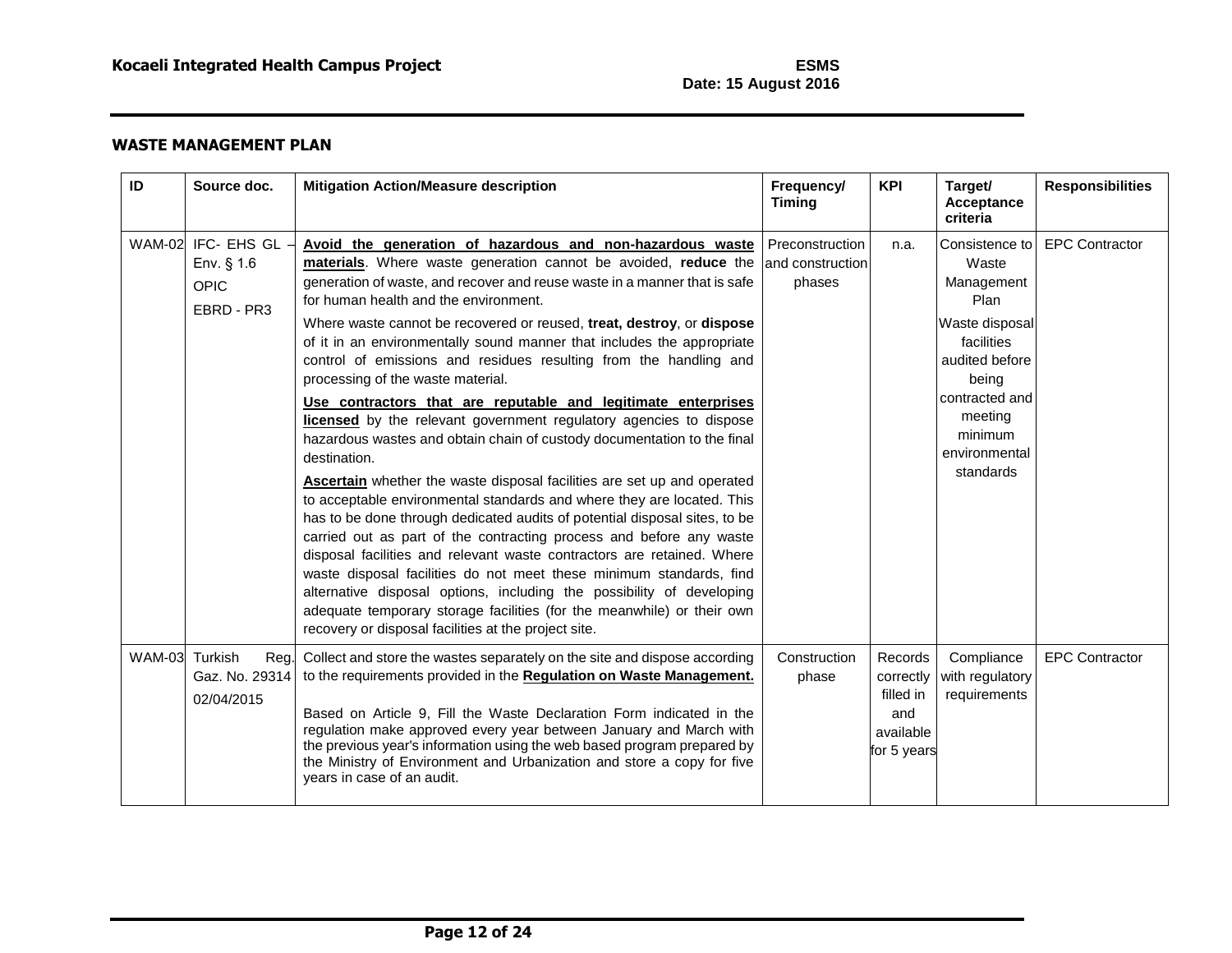| ID            | Source doc.                                                                        | <b>Mitigation Action/Measure description</b>                                                                                                                                                                                                                                                                                                                                                                                                                                                                                                                                                                                                                                                                                                                                                                           | Frequency/<br><b>Timing</b> | <b>KPI</b> | Target/<br>Acceptance<br>criteria                                                                                                                                   | <b>Responsibilities</b> |
|---------------|------------------------------------------------------------------------------------|------------------------------------------------------------------------------------------------------------------------------------------------------------------------------------------------------------------------------------------------------------------------------------------------------------------------------------------------------------------------------------------------------------------------------------------------------------------------------------------------------------------------------------------------------------------------------------------------------------------------------------------------------------------------------------------------------------------------------------------------------------------------------------------------------------------------|-----------------------------|------------|---------------------------------------------------------------------------------------------------------------------------------------------------------------------|-------------------------|
|               |                                                                                    | Management controls for specific types of waste                                                                                                                                                                                                                                                                                                                                                                                                                                                                                                                                                                                                                                                                                                                                                                        |                             |            |                                                                                                                                                                     |                         |
|               | WAM-04 $ESA - App. B$<br>4.1.2.<br>Turkish<br>Reg.<br>Gaz. No. 29314<br>02/04/2015 | Domestic solid waste<br>Collect the domestic solid waste from the personnel in closed containers<br>located at various points of the camp areas. Transport the solid waste at<br>certain intervals to solid waste collection system, which have been audited<br>during the contracting process and considered acceptable as meeting<br>minimum environmental standards and Turkish Regulation. Dispose<br>waste of according to the Regulation on Waste Management.<br>The municipality landfill areas will be inspected and verified to have<br>required capabilities for the disposal of Project domestic solid waste.                                                                                                                                                                                               | Construction<br>phase       | n.a.       | Compliance<br>with regulatory<br>requirements<br>Solid waste<br>andfills audited<br>before sending<br>waste and<br>meeting<br>minimum<br>environmental<br>standards | <b>EPC Contractor</b>   |
| <b>WAM-05</b> | $ESA - App. B -$<br>4.1.3.<br>Turkish<br>Reg.<br>Gaz. No. 28035,<br>24/08/2011     | <b>Packaging waste</b><br>Collect the packaging paper, plastic and glass bottles i.e. packaging<br>wastes separate from other wastes without considering material used and<br>the source of the material and send to licensed recycling facilities<br>according to Article 23 of the Regulation on Control of Packaging Waste.                                                                                                                                                                                                                                                                                                                                                                                                                                                                                         | Construction<br>phase       | n.a.       | Compliance<br>with regulatory<br>requirements                                                                                                                       | <b>EPC Contractor</b>   |
| <b>WAM-06</b> | $ESA - App. B$<br>4.1.5.<br>Turkish<br>Reg.<br>Gaz. No. 25569,<br>31/08/2004       | Waste batteries and accumulators<br>Maintain the vehicles to be used in land preparation and construction<br>period of the project in authorized services. In cases where the<br>maintenance process of the vehicles used in the project are carried out<br>within the facility, store the possible waste batteries that come out in a<br>closed containers with a leak-proof floor according to the Regulation on<br>Control of Waste Batteries and Accumulators and deliver the batteries to<br>the collection points established by the municipalities or by the companies<br>distributing or selling batteries and deliver the waste accumulators<br>(vehicle batteries) to the temporary storage areas established by the<br>companies distributing or selling accumulator products and maintenance<br>companies. | Construction<br>phase       | n.a.       | Compliance<br>with regulatory<br>requirements                                                                                                                       | <b>EPC Contractor</b>   |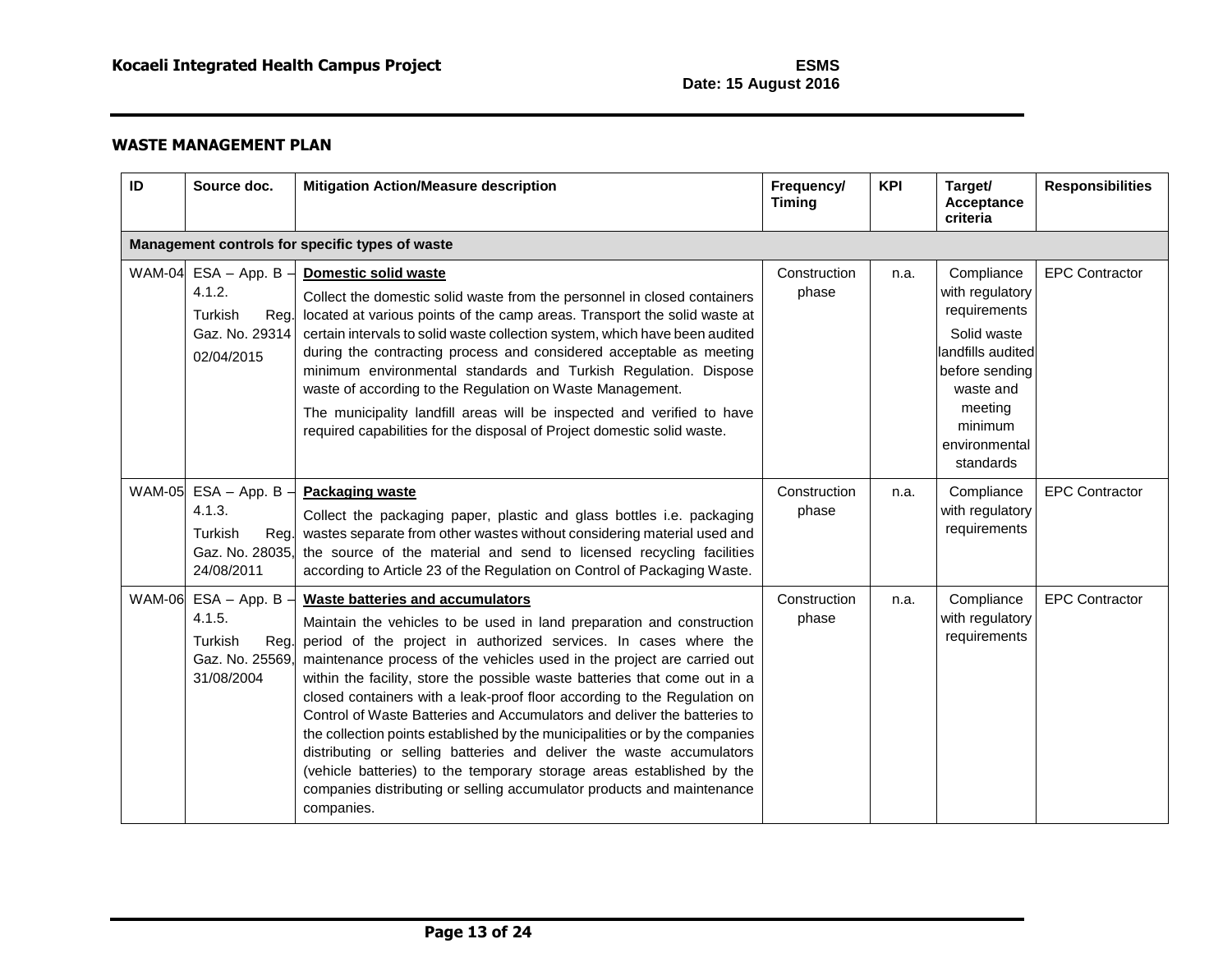| ID            | Source doc.                                                                  | <b>Mitigation Action/Measure description</b>                                                                                                                                                                                                                                                                                                                                                                                                                                                                                                                                                                                                                                                                                                                                                                                                                                                                                                                                                                                                                                                                                                                                                                                                                                                                                                                                                                                                                                                                                                                                                                                                                                                                                                                                                                                                                                                       | Frequency/<br><b>Timing</b> | <b>KPI</b> | Target/<br>Acceptance<br>criteria             | <b>Responsibilities</b> |
|---------------|------------------------------------------------------------------------------|----------------------------------------------------------------------------------------------------------------------------------------------------------------------------------------------------------------------------------------------------------------------------------------------------------------------------------------------------------------------------------------------------------------------------------------------------------------------------------------------------------------------------------------------------------------------------------------------------------------------------------------------------------------------------------------------------------------------------------------------------------------------------------------------------------------------------------------------------------------------------------------------------------------------------------------------------------------------------------------------------------------------------------------------------------------------------------------------------------------------------------------------------------------------------------------------------------------------------------------------------------------------------------------------------------------------------------------------------------------------------------------------------------------------------------------------------------------------------------------------------------------------------------------------------------------------------------------------------------------------------------------------------------------------------------------------------------------------------------------------------------------------------------------------------------------------------------------------------------------------------------------------------|-----------------------------|------------|-----------------------------------------------|-------------------------|
| <b>WAM-07</b> | $ESA - App. B$<br>4.1.6.<br>Turkish<br>Reg.<br>Gaz. No. 25833,<br>22/07/2005 | <b>Medical Wastes</b><br>Place the <b>medical wastes</b> inside red plastic bags which are resistant to<br>tearing, piercing, bursting and carrying; originally from moderate density<br>polyethylene material, with double bottom seam and without pleats, with<br>double ply thickness of 100 microns, with at least 10 kg holding capacity,<br>carrying on both sides the warning symbol of "International Biohazard"<br>and "ATTENTION! MEDICAL WASTE" with at an easily readable size. Fill<br>the bags to a maximum of 3/4 capacity and close tightly and when<br>necessary make double bagging having the same specifications in order<br>to ensure absolute leak-proofing.<br>Collect the medical wastes that have cutting and piercing properties<br>separately from the other waste in a plastic or laminated cardboard having<br>the same specification as piercing, tearing, breaking and bursting<br>resistant, waterproof and leak-proof, could not be opened or tampered<br>with, having the warning symbol of "International Biohazard" and warning<br>of "ATTENTION! CUTTING AND PIERCING MEDICAL WASTE". Fill<br>these collection containers a maximum of 3/4, close tightly and put into<br>red plastic bags and once the waste boxes are filled, do not compress,<br>open empty or recycle absolutely.<br>Dispose the medical wastes collected in the camp sites according to the<br>points indicated in the regulations, by delivering to the nearest health<br>institution or municipal medical waste collection system. Regularly record<br>the amount of medical waste that are produced under the scope of the<br>project according to the Regulation on Control of Medical Waste, send to<br>the Provincial Directorate of Environment and Urbanization, keep this<br>information for at least three years and keep open to examination of the<br>Ministry upon request. | Construction<br>phase       | n.a.       | Compliance<br>with regulatory<br>requirements | <b>EPC Contractor</b>   |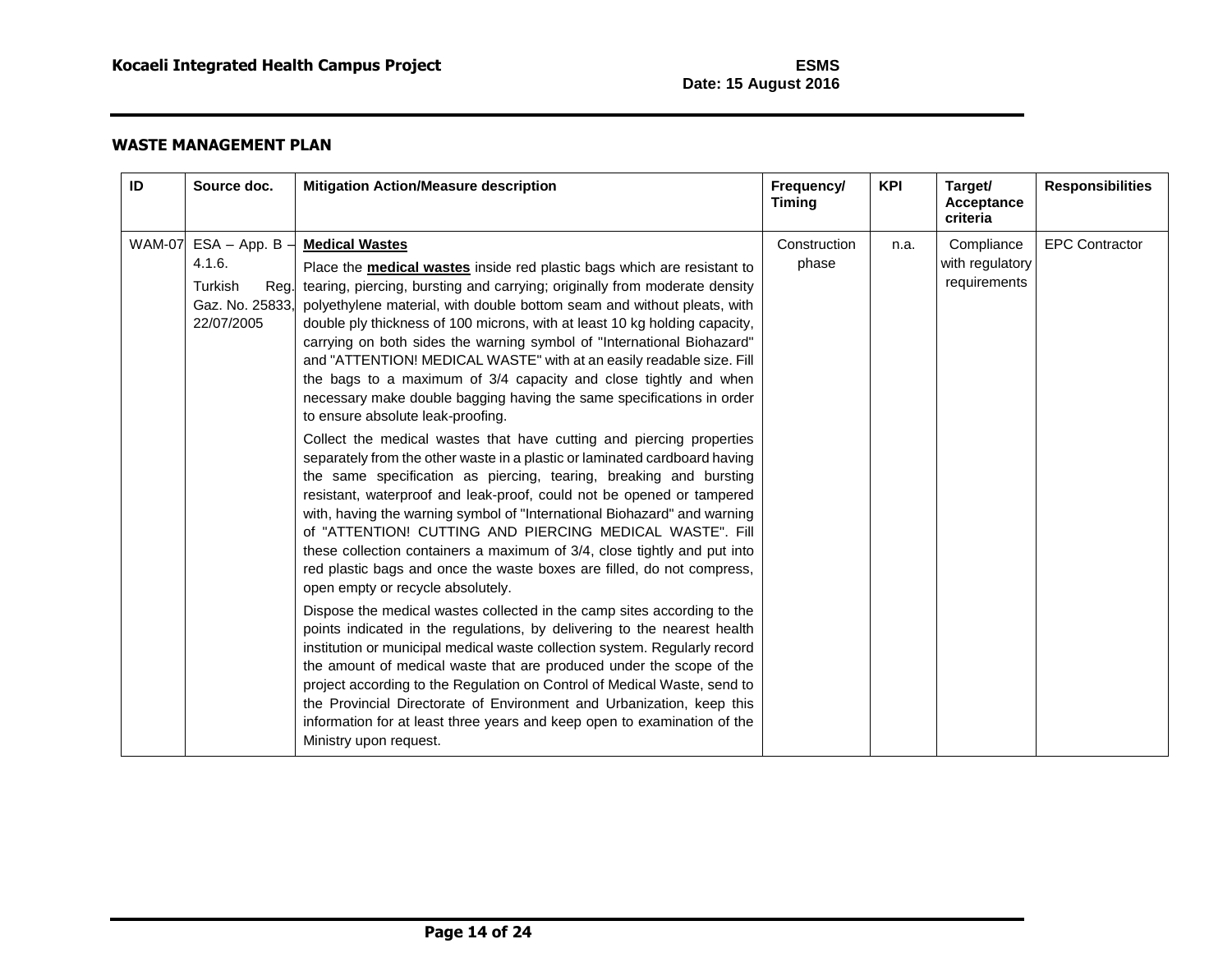| ID | Source doc.                                                                           | <b>Mitigation Action/Measure description</b>                                                                                                                                                                                                                                                                                                                                                                                                                                                                                                                                                                                                                                                                                                                                                                                                                                                                                                                                                                                                                                                            | Frequency/<br><b>Timing</b> | <b>KPI</b> | Target/<br>Acceptance<br>criteria             | <b>Responsibilities</b> |
|----|---------------------------------------------------------------------------------------|---------------------------------------------------------------------------------------------------------------------------------------------------------------------------------------------------------------------------------------------------------------------------------------------------------------------------------------------------------------------------------------------------------------------------------------------------------------------------------------------------------------------------------------------------------------------------------------------------------------------------------------------------------------------------------------------------------------------------------------------------------------------------------------------------------------------------------------------------------------------------------------------------------------------------------------------------------------------------------------------------------------------------------------------------------------------------------------------------------|-----------------------------|------------|-----------------------------------------------|-------------------------|
|    | WAM-08 $ESA - App. B -$<br>4.1.7.<br>Turkish<br>Reg.<br>Gaz. No. 26952.<br>30/07/2008 | <b>Waste oils</b><br>Maintain the vehicles to be used in land preparation and construction<br>period of the project in authorized services. In cases where the<br>maintenance process of the vehicles used in the project are carried out<br>within the facility, collect the <b>waste oil</b> in a closed temporary waste<br>storage area with leak-proof floor and covered with a shelter. The waste<br>oils will be collected in separate containers and different kinds of oils will<br>not be mixed for storage. Send the oil collected to a licensed waste oil<br>recovery company or licensed incinerators according to the Regulation on<br>Control of Waste Oil.<br>The recording of the waste of transported to the licensed facilities will be<br>in accordance with the legislation including:<br>fill the National Waste Transportation Form,<br>$\sim$<br>record the amounts produced and fill the Waste Oil Declaration Form<br>in Appendix-2 of the Regulation<br>send to the Provincial Directorate of Environment and Urbanization<br>until the end of February of the following year | Construction<br>phase       | n.a.       | Compliance<br>with regulatory<br>requirements | <b>EPC Contractor</b>   |
|    | WAM-09 $ESA - App. B -$<br>4.1.7.<br>Turkish<br>Gaz. No. 29378,<br>06/06/2015         | Waste vegetative oil<br>Collect the <b>waste vegetative oil</b> separate from other wastes and dispose<br>Reg. according to the provisions given in the Regulation on Control of Waste<br>Vegetative Oil. After delivering the waste vegetative oils to licensed<br>companies fill the National Waste Declaration form and submit to the<br>authorities as described in the regulation.                                                                                                                                                                                                                                                                                                                                                                                                                                                                                                                                                                                                                                                                                                                 | Construction<br>phase       | n.a.       | Compliance<br>with regulatory<br>requirements | <b>EPC Contractor</b>   |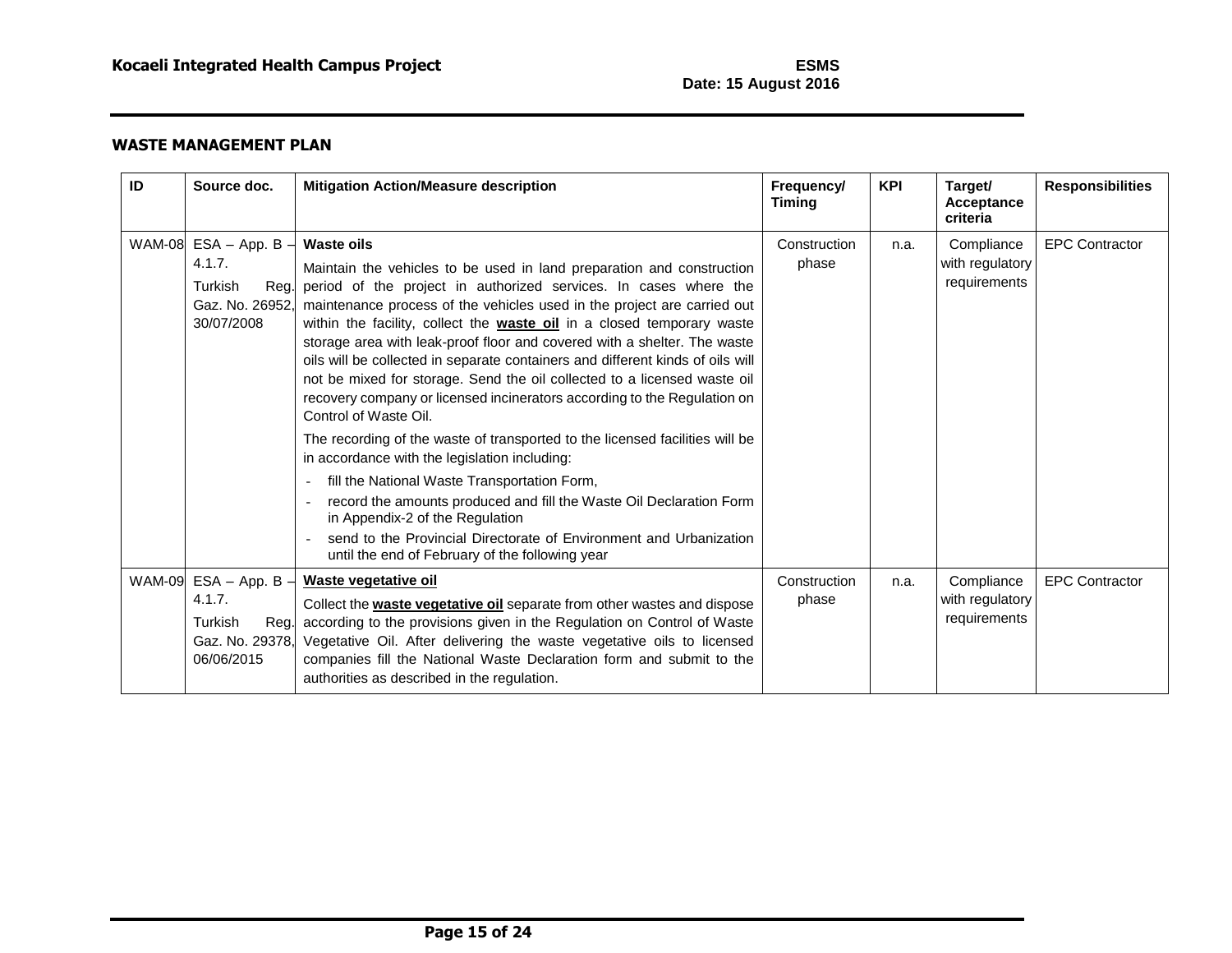| ID | Source doc.                                                                           | <b>Mitigation Action/Measure description</b>                                                                                                                                                                                                                                                                                                                                                                                                                                                                                                                                                                                                                                                                                                                                                                                                                                                                                                                                                                                                                                                                                                                                                                                                                                                                                        | Frequency/<br>Timing  | <b>KPI</b> | Target/<br>Acceptance<br>criteria             | <b>Responsibilities</b> |
|----|---------------------------------------------------------------------------------------|-------------------------------------------------------------------------------------------------------------------------------------------------------------------------------------------------------------------------------------------------------------------------------------------------------------------------------------------------------------------------------------------------------------------------------------------------------------------------------------------------------------------------------------------------------------------------------------------------------------------------------------------------------------------------------------------------------------------------------------------------------------------------------------------------------------------------------------------------------------------------------------------------------------------------------------------------------------------------------------------------------------------------------------------------------------------------------------------------------------------------------------------------------------------------------------------------------------------------------------------------------------------------------------------------------------------------------------|-----------------------|------------|-----------------------------------------------|-------------------------|
|    | WAM-10 ESA - App. B $-$<br>4.1.1.<br>Turkish<br>Reg.<br>Gaz. No. 25406,<br>18/03/2004 | <b>Excavation wastes</b><br>These wastes will be disposed in accordance with the Regulation on<br>Control of Excavation Soil and Construction Debris.<br>The excavation soil that will be taken out during construction phase would<br>at first be accumulated in the construction site in order to be used for<br>backfilling. Remaining excavation soil would be stored on an appropriate<br>location in the construction site and sent to the closest licensed soil<br>disposal site.<br>During these operations, the following provisions indicated in the<br>Regulation regarding the storage of the top soil would be respected:<br>The top soil will be stored in an appropriate area to prevent from being<br>$\bullet$<br>scattered by wind or water streams or other factors, from being mixed<br>with foreign materials and from being deteriorating with respect to<br>original characteristics and necessary protection measures will be<br>taken;<br>The area where the top soil would be stored will not have more than<br>5% inclination;<br>During the storage of the top soil, possible losses will be prevented<br>$\bullet$<br>and the quality of the soil will be maintained;<br>If the top soil will be kept exposed for a long time, it will be ensured<br>that surface is covered with fast growing plants. | Construction<br>phase | n.a.       | Compliance<br>with regulatory<br>requirements | <b>EPC Contractor</b>   |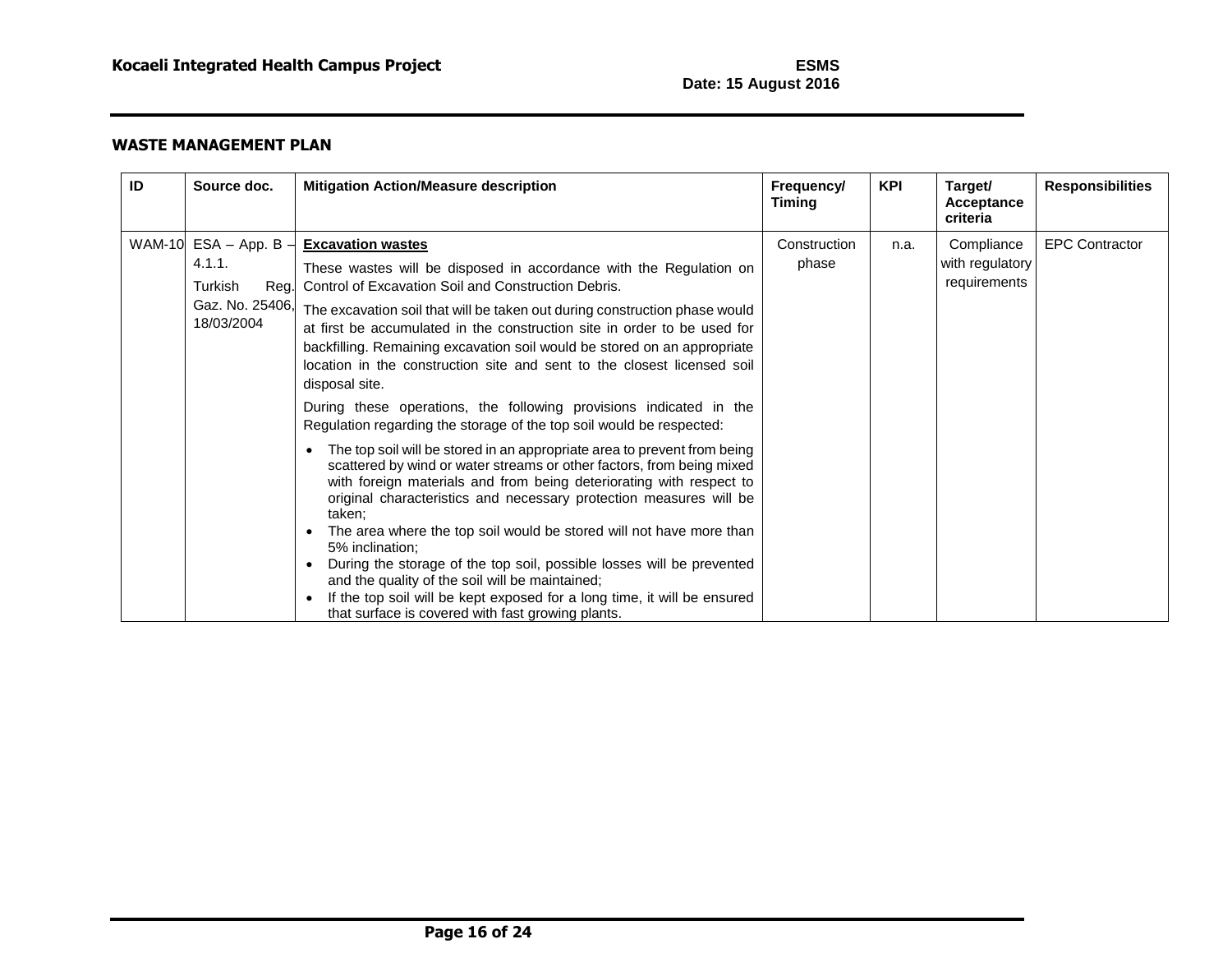| ID            | Source doc.                                                            | <b>Mitigation Action/Measure description</b>                                                                                                                                                                                                                                                                                                                                                                                                                                                                                                                                                                                                                                                                                                                                                                                                                                                                                                                                                                                                                                                                                                                                                          | Frequency/<br><b>Timing</b> | <b>KPI</b> | Target/<br><b>Acceptance</b><br>criteria      | <b>Responsibilities</b> |
|---------------|------------------------------------------------------------------------|-------------------------------------------------------------------------------------------------------------------------------------------------------------------------------------------------------------------------------------------------------------------------------------------------------------------------------------------------------------------------------------------------------------------------------------------------------------------------------------------------------------------------------------------------------------------------------------------------------------------------------------------------------------------------------------------------------------------------------------------------------------------------------------------------------------------------------------------------------------------------------------------------------------------------------------------------------------------------------------------------------------------------------------------------------------------------------------------------------------------------------------------------------------------------------------------------------|-----------------------------|------------|-----------------------------------------------|-------------------------|
| <b>WAM-11</b> | $ESA - App. B -$<br>4.1.8.<br>Turkish<br>Gaz. No. 26357,<br>25/11/2006 | Waste tires will be stored and disposed in line with the specific regulation<br>on the waste tires.<br>Reg. In particular the provisions related to the storage and disposal included in<br>Article 5 (especially item a, e and ğ) will be complied with:<br>recovery and disposal process without any danger of air, water, soil,<br>plants and animals, not to make any negative impacts on environment<br>through noise and odor and to protect the natural environment and<br>protection zones (Item a).<br>Recovery of waste tires is essential.<br>$\bullet$<br>Tire manufacturers take all the precautions to make the lifetime longer<br>at design stage.<br>Import of waste tires is forbidden.<br>$\bullet$<br>During export and transit process, the provisions of Basel Convention<br>are applied.<br>It is strictly forbidden to use the waste tires as heating material, to use<br>in valleys as filling material, to accept and store the wastes in landfills.<br>Otherwise administrative or penal sanction is applied (Item e).<br>Waste tires are delivered to licensed vehicles without fee. It is<br>forbidden to transport the waste tires except licensed vehicles (Item<br>ă). | Construction<br>phase       | n.a.       | Compliance<br>with regulatory<br>requirements | <b>EPC Contractor</b>   |
| <b>WAM-12</b> | Turkish<br>Reg.<br>Gaz. No 27967,<br>17/06/2011                        | Iron and steel wastes will be temporarily stored at site and be disposed<br>by licensed recycling companies in line with the legislation.<br>In particular the provisions related to the storage and disposal included in<br>Article 5 will be complied with:<br>recovery of the non-hazardous wastes to provide contribution to<br>$\bullet$<br>economy and to minimize the amount of waste sent to final disposal.<br>recovery of the non-hazardous wastes is strictly forbidden except in<br>the facilities licensed from the Ministry.<br>the wastes not to have possibility to recover are disposed according<br>to one of the procedures defined in the Regulation on Waste<br>Management.                                                                                                                                                                                                                                                                                                                                                                                                                                                                                                      | Construction<br>phase       | n.a.       | Compliance<br>with regulatory<br>requirements | <b>EPC Contractor</b>   |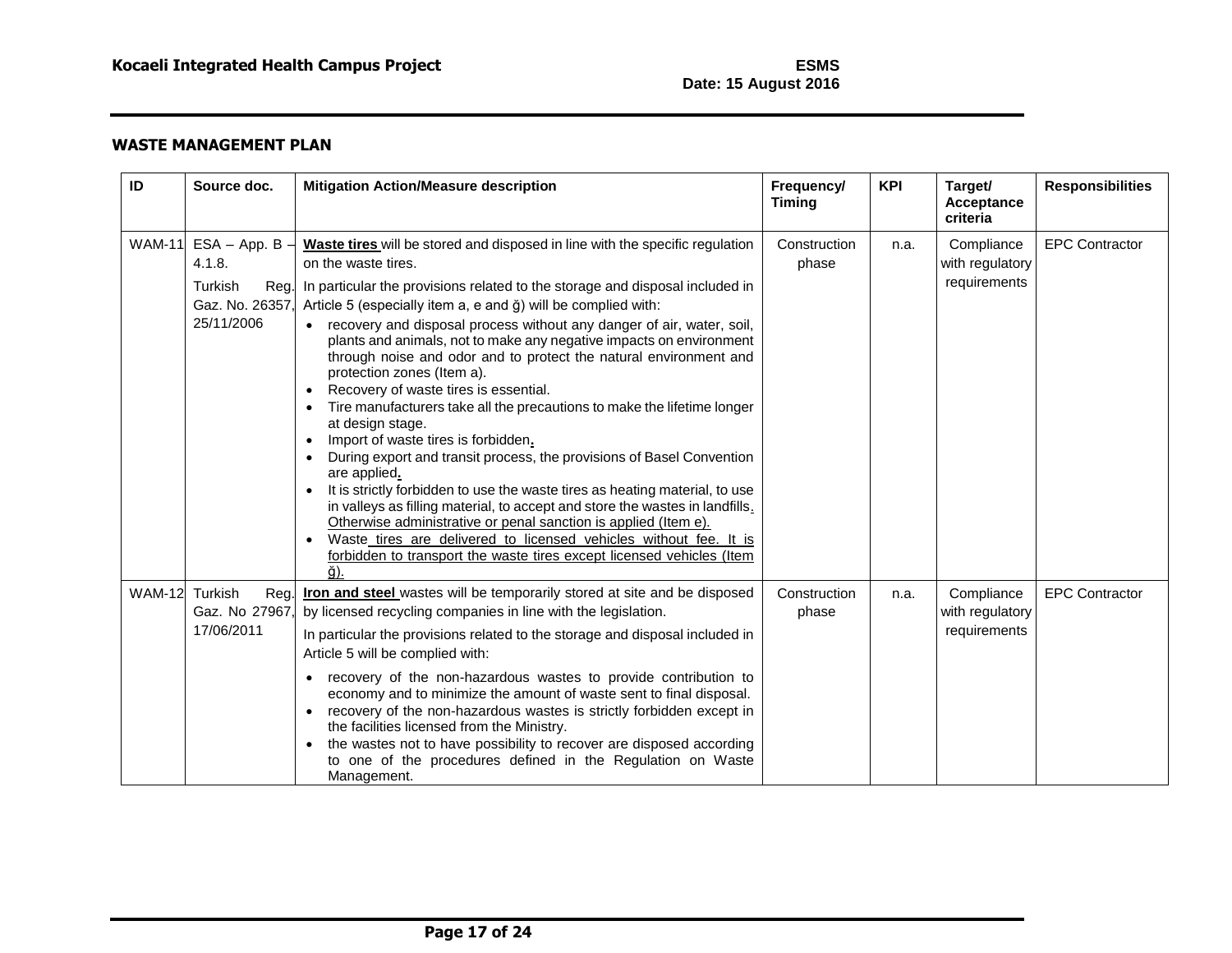| ID            | Source doc.                                                               | <b>Mitigation Action/Measure description</b>                                                                                                                                                                                                                                                                                                                                                                                                                                                                                                                                                                                                                                                                                                                                                                                                                                                                                                                                                                                                                                                                                                                                                                                                                                                                                                                                                                                                                                                                                                                                                                                                                                                                                                                                                                                                                                                                                                                                                                                                                                                                                                                                                                                                               | Frequency/<br><b>Timing</b> | <b>KPI</b> | Target/<br><b>Acceptance</b><br>criteria      | <b>Responsibilities</b> |
|---------------|---------------------------------------------------------------------------|------------------------------------------------------------------------------------------------------------------------------------------------------------------------------------------------------------------------------------------------------------------------------------------------------------------------------------------------------------------------------------------------------------------------------------------------------------------------------------------------------------------------------------------------------------------------------------------------------------------------------------------------------------------------------------------------------------------------------------------------------------------------------------------------------------------------------------------------------------------------------------------------------------------------------------------------------------------------------------------------------------------------------------------------------------------------------------------------------------------------------------------------------------------------------------------------------------------------------------------------------------------------------------------------------------------------------------------------------------------------------------------------------------------------------------------------------------------------------------------------------------------------------------------------------------------------------------------------------------------------------------------------------------------------------------------------------------------------------------------------------------------------------------------------------------------------------------------------------------------------------------------------------------------------------------------------------------------------------------------------------------------------------------------------------------------------------------------------------------------------------------------------------------------------------------------------------------------------------------------------------------|-----------------------------|------------|-----------------------------------------------|-------------------------|
| <b>WAM-13</b> | Turkish<br>Reg.<br>Gaz. No. 28300,<br>22.05.2012,<br>26891,<br>30/05/2008 | Waste Electrical and Electronic Goods will be stored and disposed in<br>line with the specific regulation on waste electrical and electronic goods.<br>In particular the provisions related to the storage and disposal included in<br>Article 5 and Article 11 will be complied with:<br>It is forbidden to contain lead (Pb), mercury (Hg), chromium (Cr VI),<br>polybrominated biphenyls (PBB), polybrominated diphenyl ethers<br>(PBDE) and cadmium in the electrical goods and lighting equipment<br>for domestic purpose, included in 1 <sup>st</sup> , 2 <sup>nd</sup> , 3 <sup>rd</sup> , 4 <sup>th</sup> , 5 <sup>th</sup> , 6 <sup>th</sup> , 7 <sup>th</sup> and 10 <sup>th</sup><br>class in Appendix 1/A of the regulation excluding the exceptions in<br>Appendix-2.<br>It is promoted to use recyclable material especially in new-designed<br>products if it is technically possible.<br>It is prioritized to reuse the waste electrical and electronic goods as a<br>whole.<br>It is provided to process the collected waste electrical and electronic<br>goods to get the recycling and recovering ratios given in Item 16<br>If it is not possible to process the waste electrical and electronic goods<br>partially or as a whole, disposal is permitted.<br>Recycling, recovering and disposal of waste electrical electronic<br>goods are done in facilities with environmental license<br>Incineration being contrary to laws, minimization or disposal to the<br>receiving body of the wastes occurred during the process of the waste<br>electrical and electronic goods are forbidden.<br>Compensations and other costs to recover the environmental<br>damages are belonging to people responsible for the management of<br>waste electrical and electronic goods according to "polluter pays"<br>principle.<br>Electrical and electronic good users are responsible to collect the<br>wastes separate from the other domestic wastes according to the<br>principles defined by the manufacturers and municipalities.<br>Electrical and electronic good users are responsible to transport or<br>provide to be transported the wastes to collection areas constructed<br>by municipalities, manufacturers or processing plants. | Construction<br>phase       | n.a.       | Compliance<br>with regulatory<br>requirements | <b>EPC Contractor</b>   |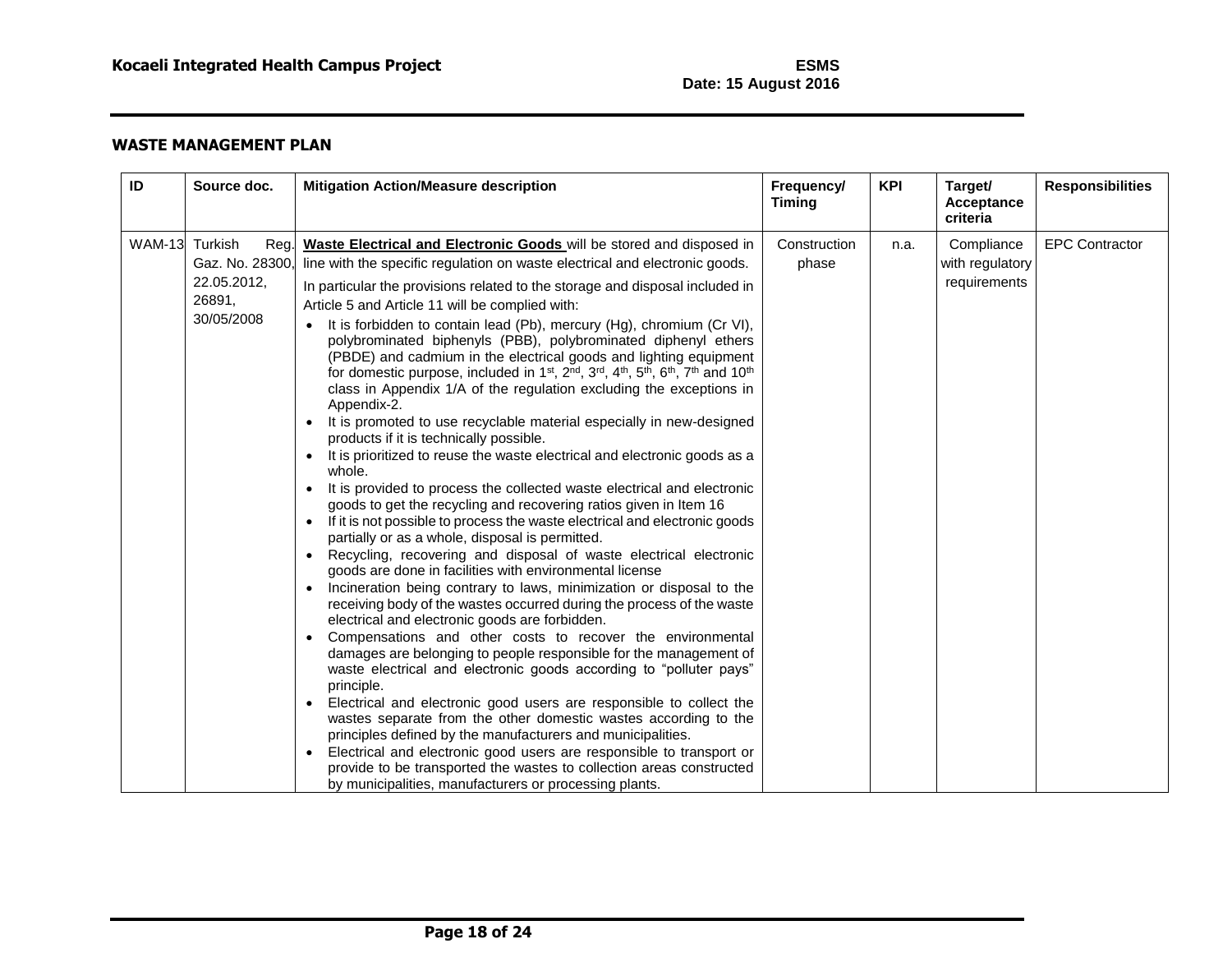| ID            | Source doc.                                      | <b>Mitigation Action/Measure description</b>                                                                                                                                                                                                                                                                                                                                                                                                                                                                                                                                                                                                                                                                                                                                                                                                                                                                                                                                                                                                                                                                                                                                                                                                                                                                                                                                                                                                       | Frequency/<br><b>Timing</b> | <b>KPI</b>                   | Target/<br><b>Acceptance</b><br>criteria      | <b>Responsibilities</b> |  |  |
|---------------|--------------------------------------------------|----------------------------------------------------------------------------------------------------------------------------------------------------------------------------------------------------------------------------------------------------------------------------------------------------------------------------------------------------------------------------------------------------------------------------------------------------------------------------------------------------------------------------------------------------------------------------------------------------------------------------------------------------------------------------------------------------------------------------------------------------------------------------------------------------------------------------------------------------------------------------------------------------------------------------------------------------------------------------------------------------------------------------------------------------------------------------------------------------------------------------------------------------------------------------------------------------------------------------------------------------------------------------------------------------------------------------------------------------------------------------------------------------------------------------------------------------|-----------------------------|------------------------------|-----------------------------------------------|-------------------------|--|--|
|               | Storage and transportation of waste              |                                                                                                                                                                                                                                                                                                                                                                                                                                                                                                                                                                                                                                                                                                                                                                                                                                                                                                                                                                                                                                                                                                                                                                                                                                                                                                                                                                                                                                                    |                             |                              |                                               |                         |  |  |
| <b>WAM-14</b> | Turkish<br>Reg.<br>Gaz. No. 29314,<br>02/04/2015 | Ensure that the followings provisions of the regulations during the storage<br>of wastes are respected:<br>• Keep record on the amount of the waste and label the waste<br>according to the internationally accepted standards required by the<br>environmentally licensed recycling or disposal facility that receive the<br>waste.<br>Fill the Waste Declaration Form indicated in the regulation make<br>approved every year between January and March with the previous<br>year's information using the web based program prepared by the<br>Ministry of Environment and Urbanization and store a copy for five<br>years.<br>Store the waste temporarily in durable, leak-proof, safe containers at<br>$\bullet$<br>international standards placed on a concrete area inside the camp<br>area away from the buildings of the camp, indicate the quantity and<br>the stored date on the container. If the containers are damaged,<br>transfer the waste to other containers having the same specifications,<br>always keep containers closed and store the wastes so that the waste<br>does not chemically react.<br>Provide "Hazardous Waste Liability Insurance" for temporary<br>hazardous waste storage against any accidental damage to third<br>parties.<br>Take all the measures for the health and safety of the employees<br>responsible for the collection, transportation and temporary storage of<br>the waste within the facility. | Construction<br>phase       | Storage<br>days              | Compliance<br>with regulatory<br>requirements | <b>EPC Contractor</b>   |  |  |
| <b>WAM-15</b> | $ESA - App. B -$<br>6                            | Visually inspect and record the waste storage and collection and the<br>correct utilization of temporary disposal areas.                                                                                                                                                                                                                                                                                                                                                                                                                                                                                                                                                                                                                                                                                                                                                                                                                                                                                                                                                                                                                                                                                                                                                                                                                                                                                                                           | Daily                       | Waste<br>disposal<br>records | n.a.                                          | <b>EPC Contractor</b>   |  |  |
| <b>WAM-16</b> | Turkish<br>Reg.<br>Gaz. No. 28801<br>24/10/2013  | The transfer and transportation of any hazardous wastes will be in line<br>with the Regulation on the Transportation of Dangerous Goods by<br>The hazardous wastes will be transported by licensed<br>Road<br>vehicles/companies to the licensed facilities. The characteristics of the<br>waste, amount, and other designations will be recorded, archived and<br>submitted to the authorities in line with the regulation.                                                                                                                                                                                                                                                                                                                                                                                                                                                                                                                                                                                                                                                                                                                                                                                                                                                                                                                                                                                                                       | Construction<br>phase       | n.a.                         | Compliance<br>with regulatory<br>requirements | <b>EPC Contractor</b>   |  |  |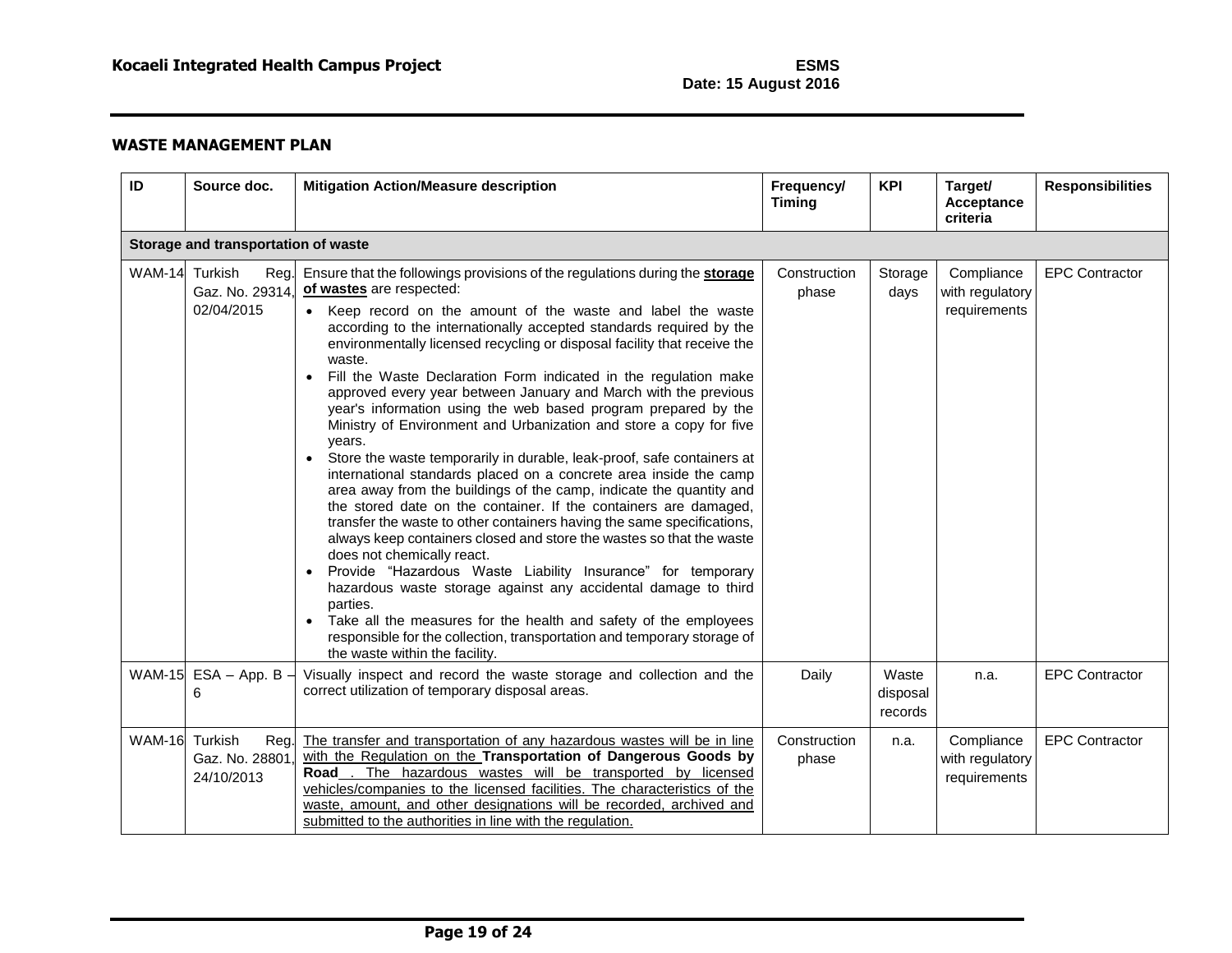| ID              | Source doc.                   | <b>Mitigation Action/Measure description</b>                                                                                                                                                                                                | <b>Frequency/</b><br><b>Timing</b>                      | <b>KPI</b>   | Target/<br>Acceptance<br>criteria                                                                                                                   | <b>Responsibilities</b> |  |  |
|-----------------|-------------------------------|---------------------------------------------------------------------------------------------------------------------------------------------------------------------------------------------------------------------------------------------|---------------------------------------------------------|--------------|-----------------------------------------------------------------------------------------------------------------------------------------------------|-------------------------|--|--|
| <b>Training</b> |                               |                                                                                                                                                                                                                                             |                                                         |              |                                                                                                                                                     |                         |  |  |
| <b>WAM-17</b>   | $ESA - App. B -$<br>6<br>GIIP | Define the training requirements for the personnel on waste<br>minimization, recycling and disposal<br>Ensure that all employees are informed on the requirements of this<br>$\bullet$<br>management plan and health and safety procedures. | Preconstruction<br>and construction personnel<br>phases | Trained<br>% | 90%<br>(i.e. only<br>motivated<br>exceptions<br>allowed, e.g.<br>presence of<br>personnel for<br>which training<br>is planned in<br>the short term) | <b>EPC Contractor</b>   |  |  |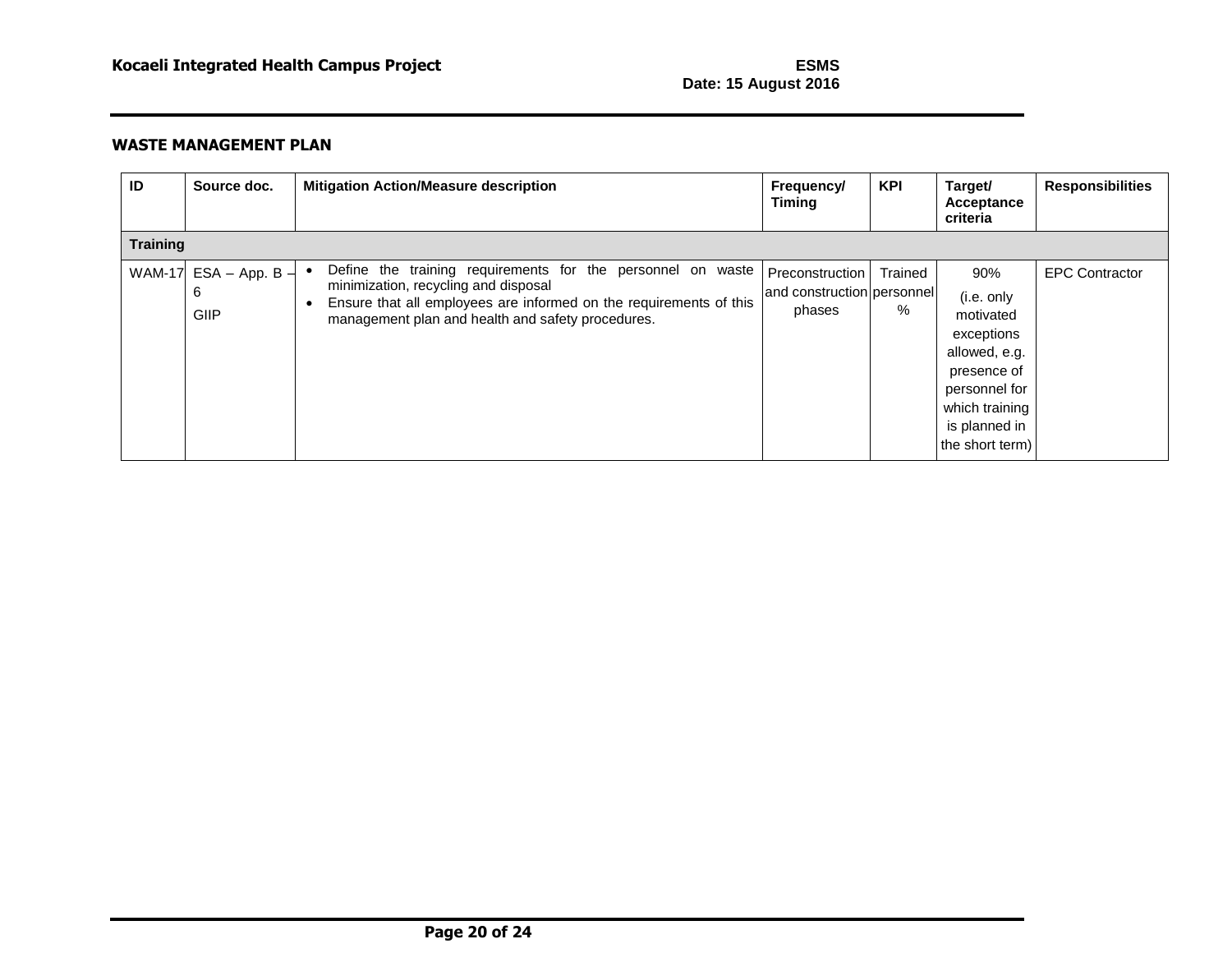#### <span id="page-22-0"></span>**5.0 MONITORING**

The following table details the monitoring activities identified for waste management issues in the Construction phase.

For each monitoring activity and measure/action identified, the table shows:

- The identification code (ID.)
- the reference (or source) documents (i.e. ESA, Turkish standard, permits, IFC Performance Standards and EHS Guidelines, EBRD Performance Requirements, OPIC or other GIIP);
- frequency/timing of the measurement;
- Key Performance Indicator (KPI), and related quantitative target, if the target consist of a regulatory limit this will be indicated;
- the related responsibility for implementing the monitoring activity.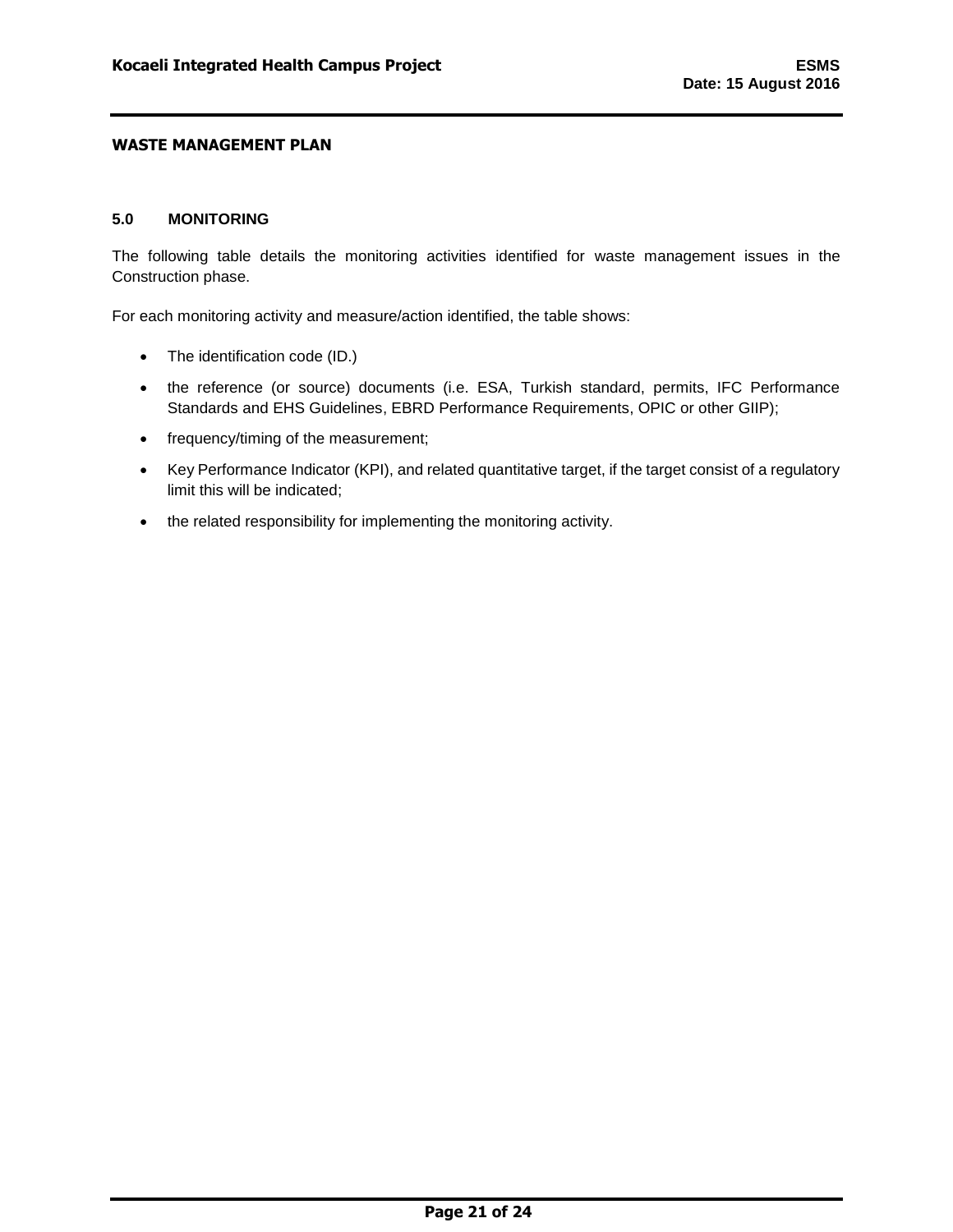| ID.           | Source doc.                                                   | <b>Monitoring Action/Measure description</b>                                                                                                                                                                                                                                                                                                                                                 | Frequency/<br><b>Timing</b>                                                                                         | <b>KPI</b>             | Target/<br>Acceptance<br>criteria                                                         | <b>Responsibilities</b>                                                                                  |
|---------------|---------------------------------------------------------------|----------------------------------------------------------------------------------------------------------------------------------------------------------------------------------------------------------------------------------------------------------------------------------------------------------------------------------------------------------------------------------------------|---------------------------------------------------------------------------------------------------------------------|------------------------|-------------------------------------------------------------------------------------------|----------------------------------------------------------------------------------------------------------|
| <b>WAM-18</b> | $ESA - App.$<br>$B - 3$<br>ESA -<br>App.<br>$B - 6$<br>GIIP   | Record and aggregate data on amounts of all types of<br>wastes generated at the Construction site:<br>Domestic solid waste<br>$\bullet$<br>Excavation and demolition wastes<br>$\bullet$<br>Packaging waste<br>Iron and steel<br>Waste batteries and accumulators<br>Waste tires<br>Waste oil<br>Waste vegetative oil<br>Medical wastes<br>Hazardous wastes (detail for each type generated) | Daily for solid<br>wastes<br>medical<br>wastes and<br>hazardous<br>wastes<br>and<br>Monthly for the<br>other wastes | Amounts [kg]           | All waste<br>tracked                                                                      | <b>EPC</b><br>Contractor<br>providing<br>for<br>aggregated<br>monthly data<br>SPV for collecting<br>data |
| <b>WAM-19</b> | $ESA - App.$<br>$B - 3$<br>$ESA -$<br>App.<br>$B - 6$<br>GIIP | In relation to the above generated waste, record and<br>aggregate data on amounts of wastes:<br>• Sent to landfill<br>• Sent to incineration<br>• Sent to contractors for recycling/recovery                                                                                                                                                                                                 | Monthly                                                                                                             | Amounts [kg]           | All waste<br>tracked                                                                      | <b>EPC</b><br>Contractor<br>providing<br>for<br>aggregated<br>monthly data<br>SPV for collecting<br>data |
| <b>WAM-20</b> | <b>ESA</b><br>Section<br>9.1.2.4                              | In case of a critical action or activity, monitor soil quality for<br>any possibility of contamination                                                                                                                                                                                                                                                                                       | When a critical<br>action or<br>activity occurs                                                                     | Soil quality standards | no<br>contamination or<br>no additional<br>contamination<br>by construction<br>activities | <b>EPC Contractor</b>                                                                                    |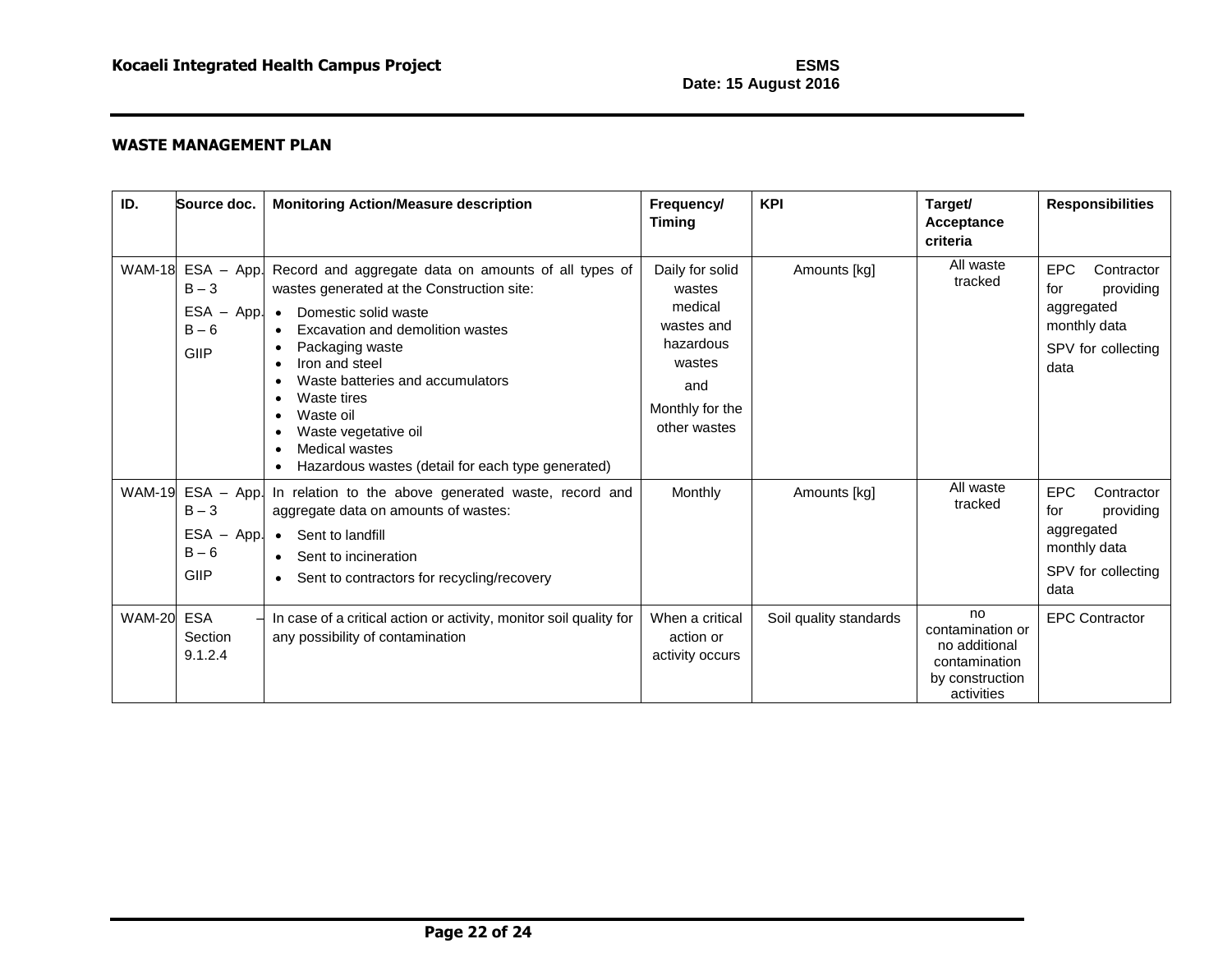#### <span id="page-24-0"></span>**6.0 AUDIT AND REVIEW**

The correct implementation of this Management Plan is verified through internal inspections and audits to be carried out according to the requirements included in "Internal audit" of the "ESMS Manual".

The schedule, the frequency, the scope and objectives of the audit as well as the responsible internal auditors are indicated in the Audit Program that is developed and updated by SPV HSE Department.

Internal auditing will address:

- The correct implementation of this Management Plan;
- The correct development and implementation of EPC Contractor Procedure(s);
- The correct and timely implementation of an auditing and review system by the EPC Contractor;
- Each of the point indicated in the tables in section 4 (mitigation actions/measures) and 5 (monitoring/measurements) of this plan.

During the inspections, the audit team will address in particular:

- All waste storage facilities have to be frequently inspected including drainages, secondary containment measures, status of impermeable coating materials, signaling, etc.);
- The area surrounding the waste storage facilities have to be frequently inspected for evidences of past/current spills
- The auditor should verify presence of qualified personnel when waste transfer/transportation and disposal operation are carried out; at least one operation should be verified throughout the entire process;
- Interviews with personnel should be also take place in order to ensure that the personnel is qualified and trained;
- Main OHS aspects (such as wearing of PPE, presence of firefighting equipment, presence of odors and of sufficient ventilation of the storage areas, compatibility of the waste stored in the same area, layout of the storage) have to be as well verified.

SPV Management reviews results of inspections and audits and the progress of the Preventive/Corrective actions and takes additional appropriate actions if necessary according to the indications included in"Management Review" of the "ESMS Manual".

# <span id="page-24-1"></span>**7.0 REPORTING**

Evidences and results of the monitoring (measurements) activities (detailed in section 5 of this plan) have to be described in detail in appropriate monitoring reports. This section of the plan provides instructions and requirements for this reporting activity.